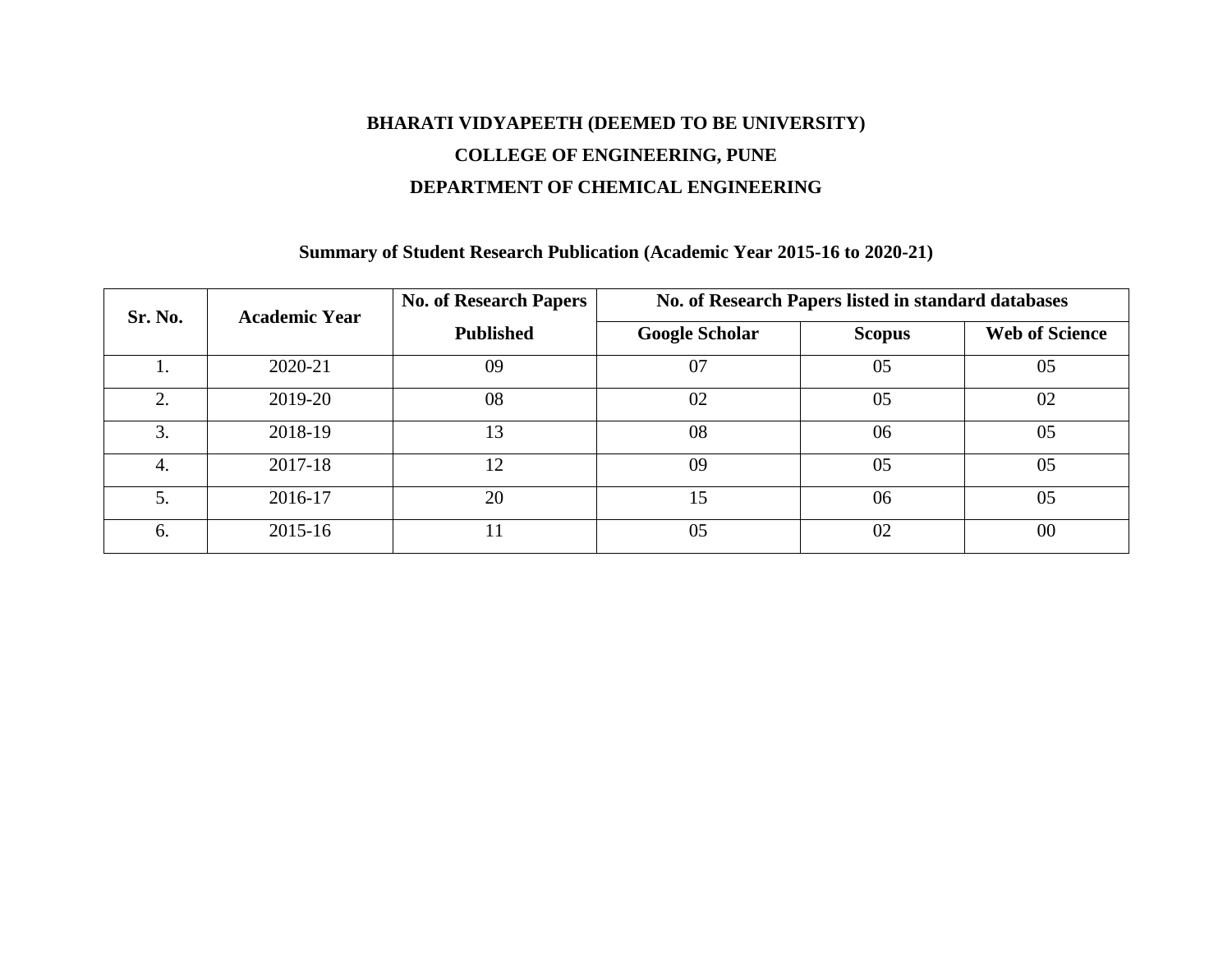# **Academic Year 2020-21**

| Sr.<br>No.     | <b>Author</b> (s)                                                                      | <b>Complete Title of</b><br>the Article                                                                        | Title of the<br><b>Journal</b>                                 | <b>Volume</b><br>& Issue<br><b>Number</b> | Page<br>Nos. | <b>Month</b> and<br><b>Year of</b><br><b>Publication</b> | <b>ISSN</b>                 | <b>Impact</b><br>Factor  | <b>Listed</b><br>In<br><b>Scopus</b> | <b>Listed</b><br>In Web<br>of<br><b>Science</b> | <b>Listed</b><br>In<br>Google<br><b>Scholar</b> |
|----------------|----------------------------------------------------------------------------------------|----------------------------------------------------------------------------------------------------------------|----------------------------------------------------------------|-------------------------------------------|--------------|----------------------------------------------------------|-----------------------------|--------------------------|--------------------------------------|-------------------------------------------------|-------------------------------------------------|
|                | Patil, P.B., Raut-<br>Jadhav, S., Pandit,<br>A.B.                                      | Effect of intensifying<br>additives on the<br>degradation of<br>thiamethoxam using<br>ultrasound cavitation    | <b>Ultrasonics</b><br>Sonochemistry                            | 70                                        | 105310       | 2021                                                     | ISSN:<br>1350<br>$-4177$    | 6.513                    | Y                                    | Y                                               | Y                                               |
| $\overline{2}$ | Niraj S. Topare,<br>Sudarshan<br>Surange,<br>Aishwarya<br>Chaudhari, S.<br>Raut-Jadhav | Adsorption of<br>Rhodamine-B by<br>using Citrus Peel<br>Powder: Influence of<br>Operating parameters           | Journal of<br>Indian<br>Chemical<br>Society                    | 97(11a)                                   | $1 - 7$      | November<br>2020                                         | ISSN:<br>0019<br>4522       | 0.15                     | Y                                    | Y                                               | Y                                               |
| 3.             | Supriya S. Dhume,<br>Pallavi Mahajan-<br>Tatpate, Yogesh J.<br>Chendake                | <b>Optimization of PSF</b><br><b>Membrane Transport</b><br>Properties with the<br>Use of Porogenic<br>Additive | J. Applied<br>Membrane<br>Science &<br>Technology              | 24(03)                                    | $57 - 74$    | December<br>2020                                         | 2600-<br>9226               | 2.08                     | $\mathbf N$                          | $\mathbf N$                                     | Y                                               |
| 4.             | Supriya Dhume<br>and Yogesh<br>Chendake                                                | Membrane<br>Technology for<br>Green Engineering                                                                | <b>Book Chapter</b><br>in; Applied<br>Biopolymer<br>Technology | <b>Book</b><br>Chapter                    | 155-182      | April 2021                                               | Hard:<br>978-<br>1-<br>7718 | $\overline{\phantom{a}}$ | N                                    | $\mathbf N$                                     | N                                               |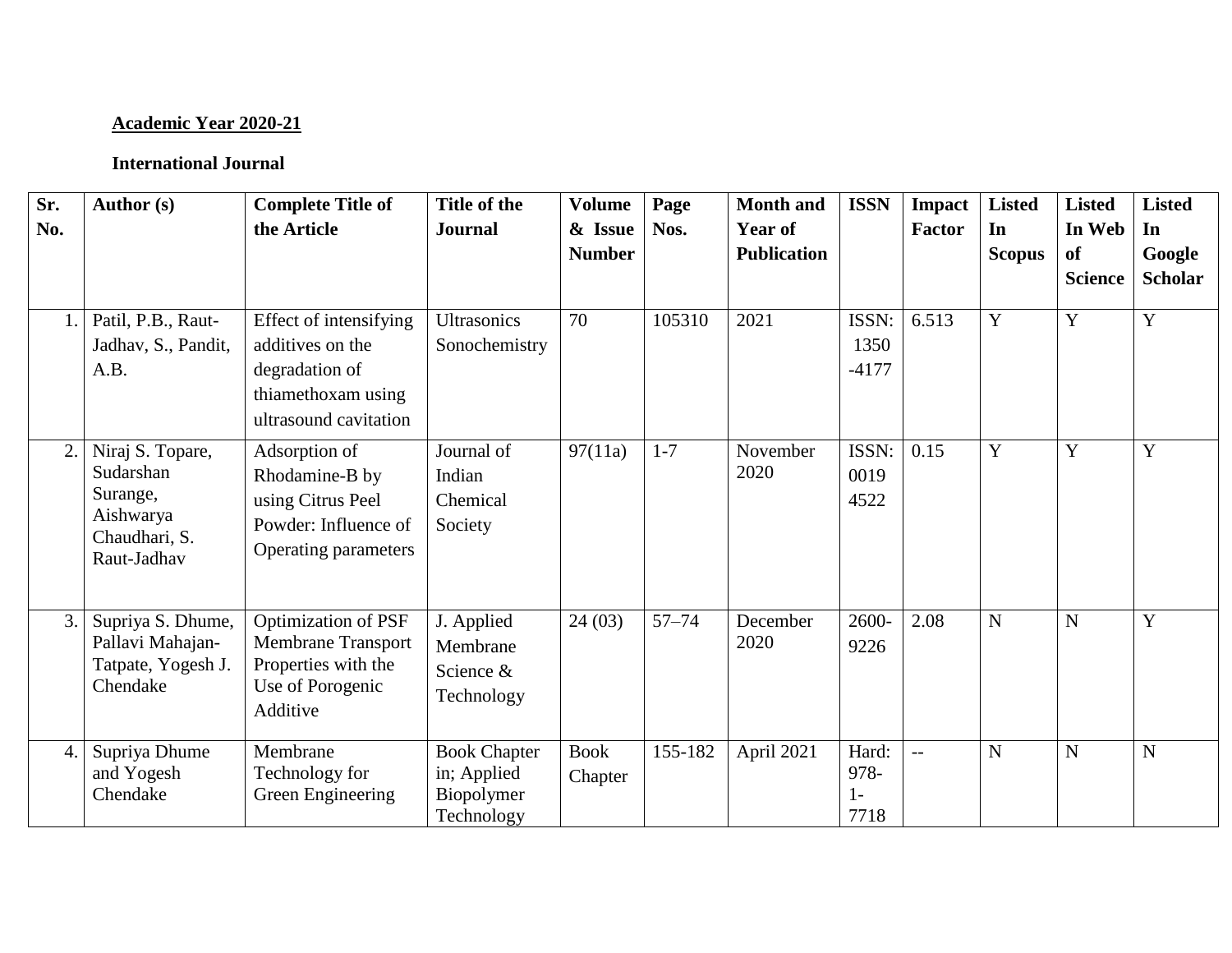|    |                                                                                                       |                                                                                                                                                   | and Bioplastics<br>Sustainable<br>Development<br>by<br>Green<br>Engineering<br>Materials |    |               |                  | $8-$<br>$921 -$<br>6.<br><b>ISBN</b><br>ebook<br>9781<br>0030<br>4545<br>8. |      |                |             |             |
|----|-------------------------------------------------------------------------------------------------------|---------------------------------------------------------------------------------------------------------------------------------------------------|------------------------------------------------------------------------------------------|----|---------------|------------------|-----------------------------------------------------------------------------|------|----------------|-------------|-------------|
| 5. | Pallavi Mahajan-<br>Tatpate, Supriya<br>Dhume and<br><b>Yogesh Chendake</b>                           | Removal of Heavy<br>Metals from Water:<br>Technological<br>Advances and<br>Today's Lookout<br>Through Membrane<br>Applications                    | International<br>Journal of<br>Membrane<br>Science and<br>Technology                     | 8  | $1 - 21$      | March 2021       | $2410-$<br>1869                                                             | $-$  | $\overline{N}$ | $\mathbf N$ | $\mathbf Y$ |
| 6. | Khedkar MA,<br>Satpute SR,<br>Bankar SB,<br>Chavan PV.                                                | Adsorptive removal<br>of unsaturated fatty<br>acids using ion<br>exchange resins.                                                                 | Journal of<br>Chemical and<br>Engineering<br>Data                                        | 66 | 308-321       | December<br>2020 | $0021 -$<br>9568                                                            | 2.1  | Y              | Y           | $\mathbf Y$ |
| 7. | Survase, S.A.,<br>Nimbalkar, P.R.,<br>Jurgens, G.,<br>Granström, T.,<br>Chavan, P.V.,<br>Bankar, S.B. | <b>Efficient Strategy to</b><br>Alleviate the<br>Inhibitory Effect of<br>Lignin-Derived<br>Compounds for<br><b>Enhanced Butanol</b><br>Production | <b>ACS</b><br>Sustainable<br>Chemistry and<br>Engineering                                | 9  | 1172-<br>1179 | November<br>2020 | 2168-<br>0485                                                               | 7.63 | $\overline{Y}$ | Y           | $\mathbf Y$ |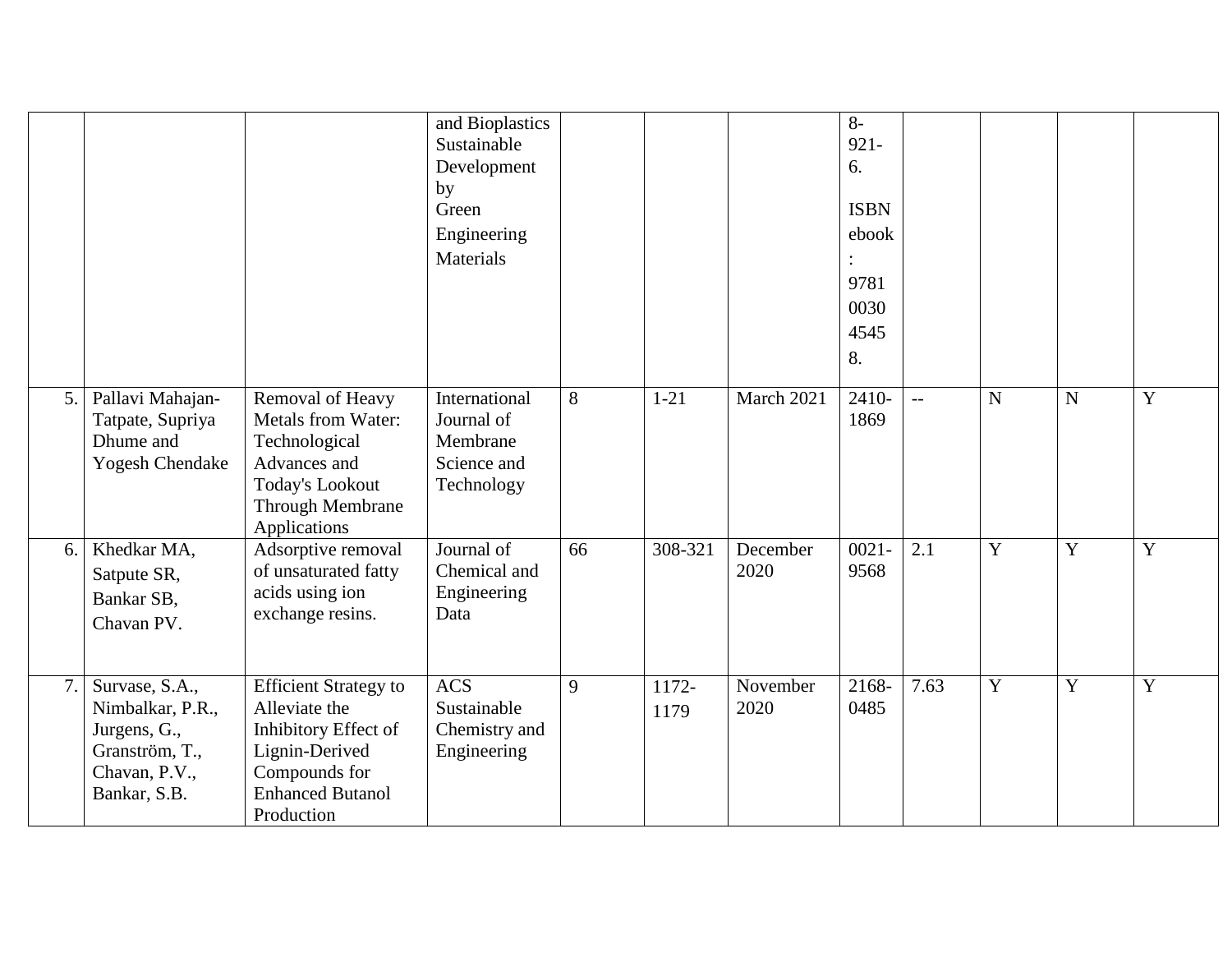| 8. | Amit Kumar,            | Studies on the Effect     | Central    | 17(3) | 384-407 | <b>July 2020</b> |       | 1.05 |   | Y | Y |
|----|------------------------|---------------------------|------------|-------|---------|------------------|-------|------|---|---|---|
|    | Prakash V.             | of Nitrate Esters on      | European   |       |         |                  | 1733- |      |   |   |   |
|    | Chavan, Vaibhav        | the Properties of         | Journal of |       |         |                  | 7178  |      |   |   |   |
|    | S. Sadavarte,          | <b>Advanced Energetic</b> | Energetic  |       |         |                  |       |      |   |   |   |
|    | Debdas Bhowmik,        | Propellants               | Materials  |       |         |                  |       |      |   |   |   |
|    | S.S.N.M. Santosh       |                           |            |       |         |                  |       |      |   |   |   |
|    | Mada                   |                           |            |       |         |                  |       |      |   |   |   |
| 9. | Rashid Kapadi,         | Data Analysis Of          | Wesleyan   | 14(2) | 400-415 | Feb. 2021        | 0975- |      | N | N | N |
|    | Prashant               | Organic Dye               | Journal of |       |         |                  | 1386  |      |   |   |   |
|    | Chaudhari,             | <b>Removel From</b>       | Research   |       |         |                  |       |      |   |   |   |
|    | <b>Sagar Bandpatte</b> | <b>Synthetic Waste</b>    |            |       |         |                  |       |      |   |   |   |
|    |                        | Water Using Low           |            |       |         |                  |       |      |   |   |   |
|    |                        | <b>Cost Adsorption</b>    |            |       |         |                  |       |      |   |   |   |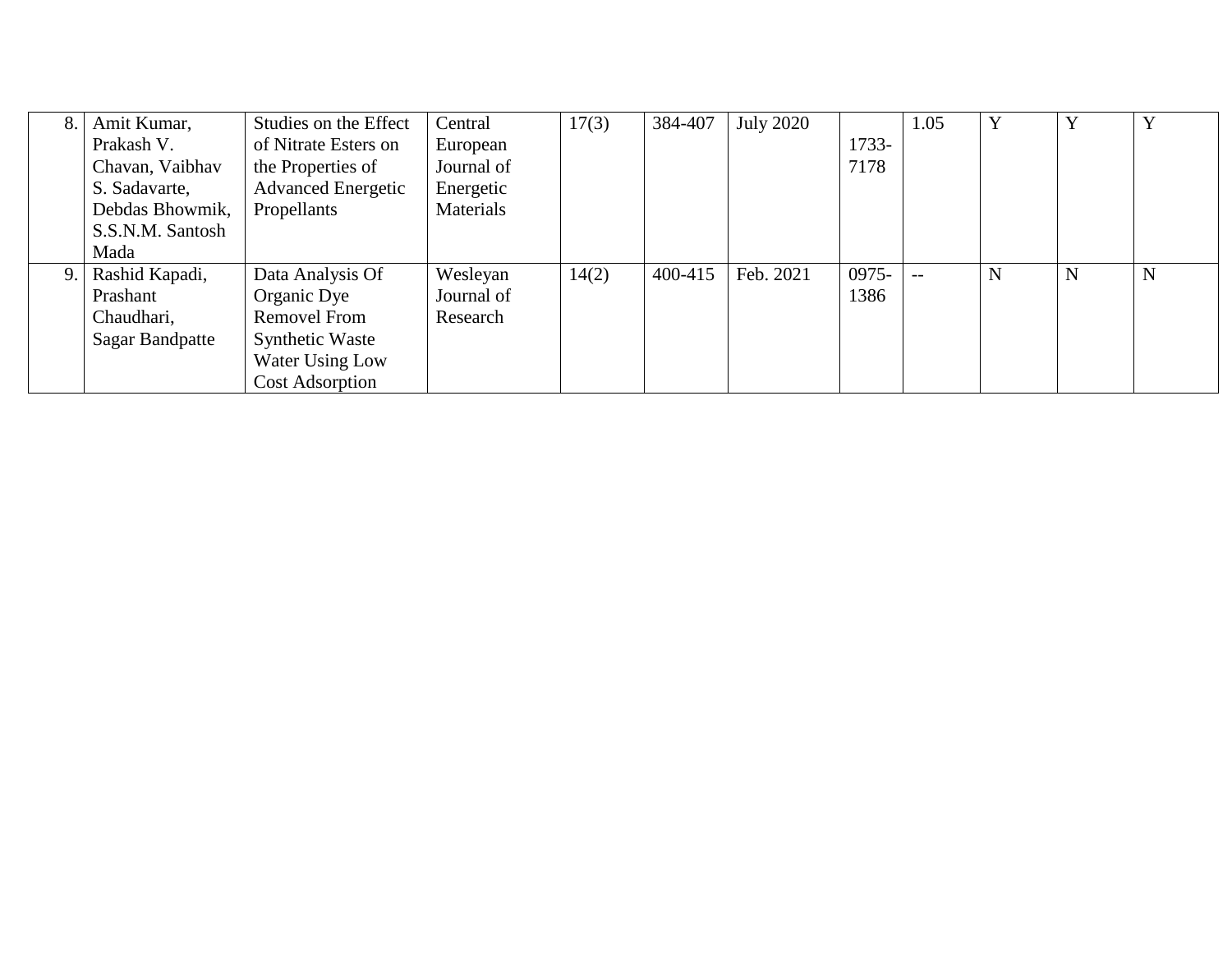## **Academic Year 2019-20**

| Sr.              | Author (s)                                                          | <b>Complete Title of the</b>                                                                                                                        | Title of the                          | <b>Volume</b>             | Page                    | <b>Month</b>                             | <b>ISSN</b>               | <b>Impact</b> | <b>Listed</b>       | <b>Listed</b>                         | <b>Listed In</b>         |
|------------------|---------------------------------------------------------------------|-----------------------------------------------------------------------------------------------------------------------------------------------------|---------------------------------------|---------------------------|-------------------------|------------------------------------------|---------------------------|---------------|---------------------|---------------------------------------|--------------------------|
| No.              |                                                                     | <b>Article</b>                                                                                                                                      | <b>Journal</b>                        | & Issue<br><b>Number</b>  | Nos.                    | and Year<br>of<br><b>Publicati</b><br>on |                           | <b>Factor</b> | In<br><b>Scopus</b> | In Web<br><b>of</b><br><b>Science</b> | Google<br><b>Scholar</b> |
| 1.               | Kavita Kulkarni,<br>Anand Kulkarni,<br>Poonam Bodare                | Removal of<br>Rhodamine-B dye<br>from Aqueous<br>Solution using<br><b>Biofertilizer</b><br>Containing<br>Trichodermaviride as<br>Low Cost Adsorbent | Asian<br>Journal of<br>Chemistry      | Volume<br>31              | pp:<br>$2291 -$<br>2297 | July<br>2019                             | ISSN:<br>0970-<br>7077    | 0.25          | $\mathbf Y$         | ${\bf N}$                             | $\mathbf N$              |
| $\overline{2}$ . | P. R. Nimbalkar,<br>M. A. Khedkar,<br>P. V. Chavan,<br>S. B. Bankar | <b>Enhanced Biobutanol</b><br>Production in Folic<br><b>Acid Induced Medium</b><br>by Using Clostridium<br>Acetobutylicum<br><b>NRRL-527</b>        | ACS omega                             | Volume<br>04, Issue<br>07 | pp:<br>12978-<br>12982  | <b>July 2019</b>                         | ISSN:<br>2470-<br>1343    | 2.54          | $\overline{Y}$      | $\overline{Y}$                        | $\overline{Y}$           |
| 3.               | Kavita Kulkarni,<br>Kirti Singh,<br>Vidya Alman                     | <b>Enhanced CO2</b><br><b>Adsorption Using Ag</b><br>Functionalized<br>GO/ZnO Composite                                                             | Pollution<br>Research                 | Volume<br>38,<br>Issue 03 | pp:<br>$231 -$<br>235   | Septembe<br>r 2019                       | ISSN:<br>$0257 -$<br>8050 | 0.11          | Y                   | N                                     | $\mathbf N$              |
| 4.               | Kavita Kulkarni,<br>A. D. Kulkarni<br>Yogesh                        | Synthesis,<br>Characterization<br>Ofnano-Film from                                                                                                  | International<br>Journal of<br>Recent | Volume<br>08,<br>Issue 04 | pp:<br>5386-<br>5388    | Novembe<br>r 2019                        | ISSN:<br>2277-<br>3878    | 0.11          | Y                   | N                                     | $\mathbf N$              |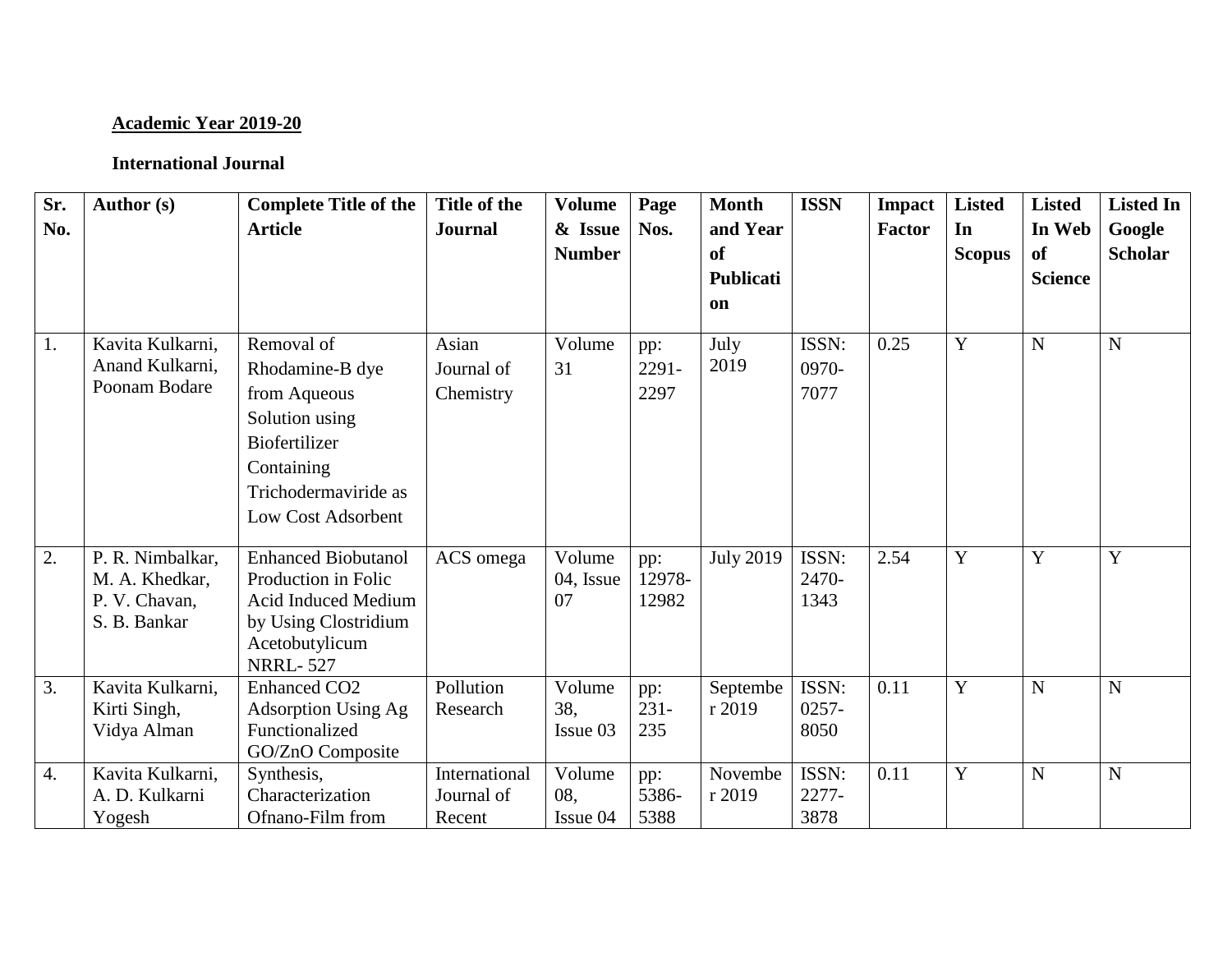|    | Wadavane          | <b>Water Lettuce</b><br>(PistiaStratiotes) and | Technology<br>and |          |         |         |                   |                 |                |                |                |
|----|-------------------|------------------------------------------------|-------------------|----------|---------|---------|-------------------|-----------------|----------------|----------------|----------------|
|    |                   | its Anti-Microbial                             | Engineering       |          |         |         |                   |                 |                |                |                |
|    |                   | Activity                                       |                   |          |         |         |                   |                 |                |                |                |
| 5. | Akanksha Prasad,  | <b>Pour Point Depressant</b>                   | International     | Volume   | pp:     | Novembe | ISSN:             | $\perp$ $\perp$ | $\mathbf N$    | $\mathbf N$    | N              |
|    | Kavita Kulkarni,  | of Crude Oil                                   | Journal of        | 11,      | 81-90   | r 2019  | 0975-             |                 |                |                |                |
|    | A.D. Kulkarni,    |                                                | Chemical          | Issue 02 |         |         | 6442              |                 |                |                |                |
|    | P.L. Chaudhari,   |                                                | Engineering       |          |         |         |                   |                 |                |                |                |
|    | S.C. Bandpatte    |                                                | Research.         |          |         |         |                   |                 |                |                |                |
| 6. | Manisha A.        | Solvent Extraction of                          | Separation        | Volume   | pp:     | May2020 | ISSN:             | 5.774           | $\overline{Y}$ | $\overline{Y}$ | $\overline{Y}$ |
|    | Khedkar, Pranhita | <b>Butanol</b> from                            | and               | 249      | $01-10$ |         | 1383-             |                 |                |                |                |
|    | R. Nimbalkar,     | Synthetic Solution and                         | Purification      |          |         |         | 5866              |                 |                |                |                |
|    | Shashank G.       | <b>Fermentation Broth:</b>                     | Technology        |          |         |         |                   |                 |                |                |                |
|    | Gaikwad,          | <b>Batch and Continuous</b>                    |                   |          |         |         |                   |                 |                |                |                |
|    | Prakash V.        | <b>Studies</b>                                 |                   |          |         |         |                   |                 |                |                |                |
|    | Chavan, Sandip    |                                                |                   |          |         |         |                   |                 |                |                |                |
|    | <b>B.</b> Bankar  |                                                |                   |          |         |         |                   |                 |                |                |                |
| 7. | Ayushi Sharma,    | Downstream                                     | Chemical          | Volume   | pp:     | June    | $\qquad \qquad -$ | $-$             | $\mathbf N$    | ${\bf N}$      | N              |
|    | Simran Rahi, Ann  | Separation of Fusel                            | Engineering       | 55,      | 67-74   | 2020    |                   |                 |                |                |                |
|    | Mary Deruz,       | Oil: Mini Review                               | World             | Issue 06 |         |         |                   |                 |                |                |                |
|    | Veena Shinde and  |                                                |                   |          |         |         |                   |                 |                |                |                |
|    | Shambala Shinde.  |                                                |                   |          |         |         |                   |                 |                |                |                |
| 8. | Aniket S. Jadhav, | Effect of temperature                          | International     | 10(03)   | 8505-   |         | Jun               | 3.05            | $\mathbf N$    | $\overline{N}$ | N              |
|    | Sachin Chavan,    | light, Ultraviolet                             | Journal of        |          | 8513    |         | 2020              |                 |                |                |                |
|    | Yogesh            | radiation and humidity                         | Mechanical        |          |         |         |                   |                 |                |                |                |
|    | Chendake, Pinal   | on the productivity of                         | and               |          |         |         |                   |                 |                |                |                |
|    | Gandha            | different crops in a                           | Production        |          |         |         |                   |                 |                |                |                |
|    |                   |                                                |                   |          |         |         |                   |                 |                |                |                |
|    |                   | agricultural field                             |                   |          |         |         |                   |                 |                |                |                |
|    |                   |                                                |                   |          |         |         |                   |                 |                |                |                |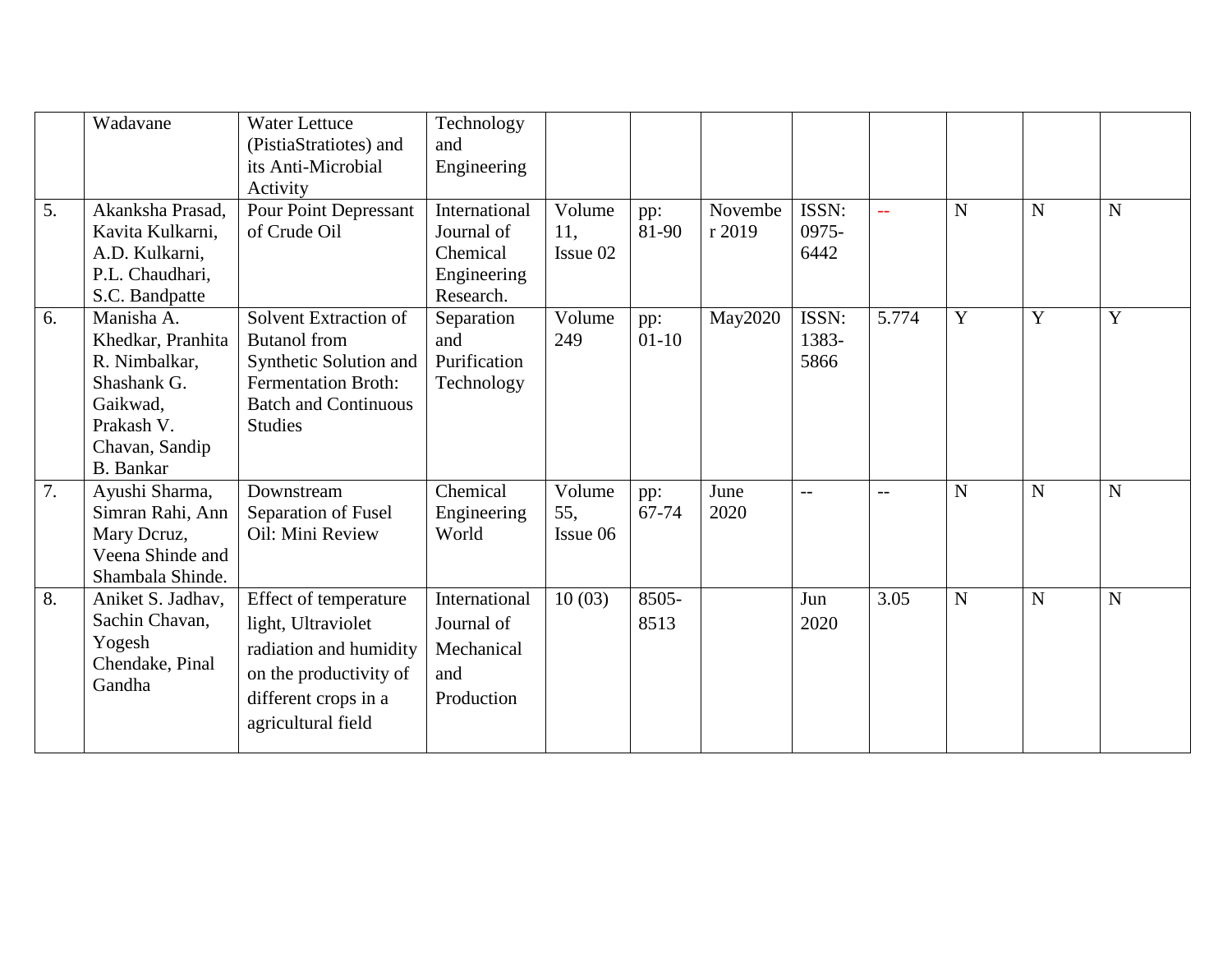# **Academic Year 2018-19**

| Sr.<br>No. | Author (s)                                                                                               | <b>Complete Title of the</b><br><b>Article</b>                                                                                                                          | Title of the<br>Journal, (ISSN<br>No.)                                                   | <b>Volume</b><br>(Issue<br>Number) | Page<br>Nos.   | <b>Month</b><br>and Year<br><b>of</b><br>Publicati<br>on | <b>Listed</b><br>in<br><b>UGC</b><br>Care | Impact<br><b>Factor</b> | <b>Listed</b><br>In<br><b>Scopus</b> | <b>Listed In</b><br>Web of<br><b>Science</b> | <b>Listed</b><br>In<br>Google<br><b>Scholar</b> |
|------------|----------------------------------------------------------------------------------------------------------|-------------------------------------------------------------------------------------------------------------------------------------------------------------------------|------------------------------------------------------------------------------------------|------------------------------------|----------------|----------------------------------------------------------|-------------------------------------------|-------------------------|--------------------------------------|----------------------------------------------|-------------------------------------------------|
| 1.         | S. B.<br>Bankar, P.<br>$R_{\cdot}$<br>Nimbalkar,<br>P.V.<br>Chavan, R.<br>S. Singhal                     | Microbial<br>Polyamino<br>Acids: An Overview for<br><b>Commercial Attention</b>                                                                                         | Role of Materials<br>Science<br>in Food<br>Bioengineering,<br>(ISBN: 9780128114)<br>483) | <b>Book</b><br>Chapter             | 381-<br>412    | August<br>2018                                           | $\overline{Y}$                            | $\overline{a}$          | Y                                    | $\mathbf N$                                  | $\overline{Y}$                                  |
| 2.         | S. B.<br>Bankar, P.<br>$R_{\cdot}$<br>Nimbalkar,<br>M. A.<br>Khedkar,<br>P. V.<br>Chavan                 | Biobutanol:<br>Research<br>Breakthrough<br>for its<br>Commercial<br>Interest: Liquid Biofuel<br>Production                                                              | Wiley<br>and<br>Sons<br>Publishing,<br>(ISBN:<br>9781119459866)                          | <b>Book</b><br>Chapter             | 524-<br>552    | May<br>2019                                              | ${\bf N}$                                 | $-$                     | $\mathbf N$                          | $\mathbf N$                                  | Y                                               |
| 3.         | P. R.<br>Nimbalkar,<br>M. A.<br>Khedkar,<br>S. P.<br>Kamble, S.<br>G.<br>Gaikwad,<br>P. V.<br>Chavan, S. | Strategic Intensification<br>in Butanol Production<br>by Exogenous Amino<br>Acid Supplementation:<br>Kinetics<br>Fermentation<br>Thermodynamic<br>and<br><b>Studies</b> | Bioresource<br>Technology,<br>$(ISSN: 0960-8524)$                                        | 288                                | $121 -$<br>131 | May<br>(2019)                                            | $\mathbf Y$                               | 6.66                    | Y                                    | $\mathbf Y$                                  | Y                                               |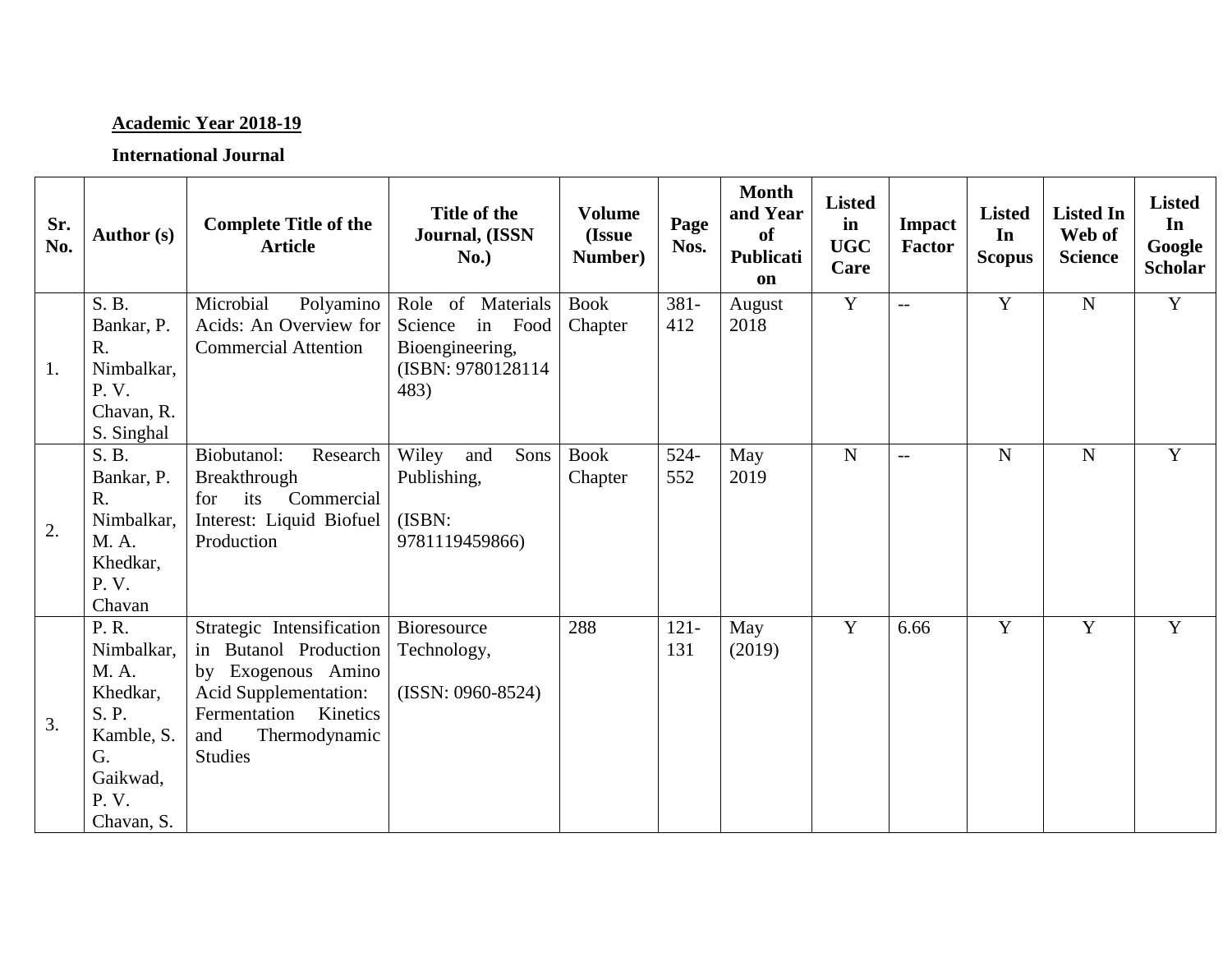|                  | <b>B.</b> Bankar                                                                                                   |                                                                                                                                        |                                                                                     |     |                |                  |                |      |                |                |   |
|------------------|--------------------------------------------------------------------------------------------------------------------|----------------------------------------------------------------------------------------------------------------------------------------|-------------------------------------------------------------------------------------|-----|----------------|------------------|----------------|------|----------------|----------------|---|
| $\overline{4}$ . | $R_{\cdot}$<br>Sangtyani,<br>H. S. Saha,<br>A. Kumar,<br>A. Kumar,<br>M. Gupta,<br>P. V.<br>Chavan                 | Alternative<br>An<br>Approach<br>Improve Burning<br>to<br>Rate Characteristics and<br>Processing Parameters<br>of Composite Propellant | Combustion<br>and<br>Flame,<br>$(ISSN:0010-2180)$                                   | 209 | $357 -$<br>362 | April<br>2019    | $\overline{Y}$ | 4.12 | Y              | Y              | Y |
| 5.               | M. A.<br>Thombare,<br>P.V.<br>Chavan, S.<br>B. Bankar,<br>D. V.<br>Kalaga                                          | Solid-<br>Liquid<br>Fluidized<br>Circulating<br>Bed:<br>A Way Forward                                                                  | $\overline{\text{in}}$<br>Reviews<br>Chemical<br>Engineering,<br>$(ISSN:0167-8299)$ | 35  | $1 - 44$       | Jan 2019         | $\overline{Y}$ | 4.20 | $\overline{Y}$ | $\overline{Y}$ | Y |
| 6.               | M. A.<br>Thombare,<br>S. B.<br>Bankar, D.<br>V. Kalaga,<br>R. K.<br>Kulkarni,<br>S. R.<br>Satpute, P.<br>V. Chavan | Novel<br>Multistage Solid-Liquid<br>Circulating<br>Fluidized<br>Bed: Liquid<br>Phase<br>Mixing Characteristics.                        | Particulate<br>Science<br>and<br>Technology,<br>$(ISSN:0272-6351)$                  | 11  | $1 - 12$       | April<br>2019    | $\overline{Y}$ | 1.45 | $\overline{Y}$ | $\overline{Y}$ | Y |
| 7.               | M. A.<br>Khedkar,<br>P. R.<br>Nimbalkar,<br>S. P.                                                                  | Process<br>Intensification<br>Strategies for Enhanced<br>HolocelluloseSolubilizat<br>ion: Beneficiation of                             | Journal of Cleaner<br>Production,<br>$(ISSN: 0959-6526)$                            | 99  | 937-<br>947    | <b>July 2018</b> | $\overline{Y}$ | 6.39 | Y              | Y              | Y |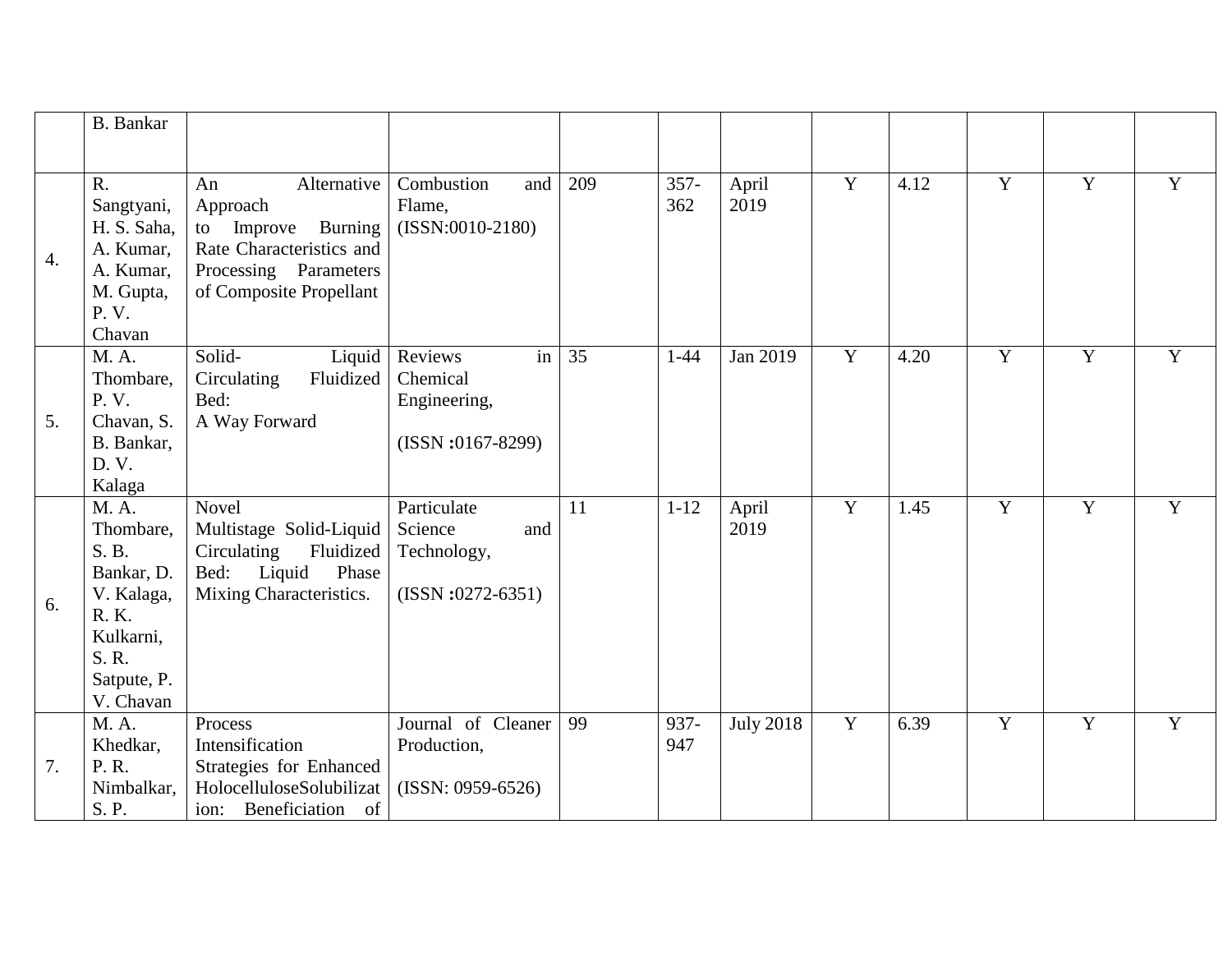|     | Kamble, S.       | Pineapple                      |                    |        |         |                  |             |      |                |             |             |
|-----|------------------|--------------------------------|--------------------|--------|---------|------------------|-------------|------|----------------|-------------|-------------|
|     | G.               | Peel Waste for Cleaner         |                    |        |         |                  |             |      |                |             |             |
|     | Gaikwad,         | <b>Butanol Production.</b>     |                    |        |         |                  |             |      |                |             |             |
|     | P. V.            |                                |                    |        |         |                  |             |      |                |             |             |
|     | Chavan, S.       |                                |                    |        |         |                  |             |      |                |             |             |
|     | <b>B.</b> Bankar |                                |                    |        |         |                  |             |      |                |             |             |
|     | S. J. Teli,      | <b>Distillation</b><br>Design  | International      | 7(6)   | $200 -$ | <b>July 2018</b> | $\mathbf N$ | 2.4  | ${\bf N}$      | $\mathbf N$ | Y           |
|     | <b>V.A.</b>      | Column for Separation          | Journal of         |        | 214     |                  |             |      |                |             |             |
|     | Shinde           | of Ortho Meta Para             | Advanced           |        |         |                  |             |      |                |             |             |
| 8.  |                  | Toluene<br><b>Nitro</b><br>and | Research in        |        |         |                  |             |      |                |             |             |
|     |                  | Optimization<br>using          | Science and        |        |         |                  |             |      |                |             |             |
|     |                  | Aspen                          | Engineering,       |        |         |                  |             |      |                |             |             |
|     |                  |                                | (ISSN:2319-        |        |         |                  |             |      |                |             |             |
|     |                  |                                | 8354)              |        |         |                  |             |      |                |             |             |
|     | N.               | of<br>Rhoda<br>Removal         | International      | 8(1)   | 1919-   | May              | $\mathbf N$ | 6.17 | $\overline{N}$ | $\mathbf N$ | $\mathbf N$ |
|     | Thakare,         | mine-B from Aqueous            | Journal of Recent  |        | 1921    | 2019             |             |      |                |             |             |
|     | K.               | Solution with the Help         | Technology<br>and  |        |         |                  |             |      |                |             |             |
| 9.  | Kulkarni         | of<br>Saccharomyces            | Engineering,       |        |         |                  |             |      |                |             |             |
|     |                  | Cerevisiae and Treated         |                    |        |         |                  |             |      |                |             |             |
|     |                  | <b>Sugarcane Bagasse</b>       | $(ISSN:2277-3878)$ |        |         |                  |             |      |                |             |             |
|     | P.               | Separation<br>and              | International      | 8(6)   | 884-    | June             | ${\bf N}$   | 7.86 | $\mathbf N$    | ${\bf N}$   | N           |
|     | Ghatawat,        | of<br>Milk<br>Recovery         | of<br>Journal      |        | 888     | 2019             |             |      |                |             |             |
| 10. | Y. Vankar,       | Components                     | Engineering        |        |         |                  |             |      |                |             |             |
|     | S. Dhume,        | from Dairy Effluent            | $\&$<br>Research   |        |         |                  |             |      |                |             |             |
|     | Y.               |                                | Technology,        |        |         |                  |             |      |                |             |             |
|     | Chendake         |                                | (ISSN 278-0181)    |        |         |                  |             |      |                |             |             |
|     | S. A.            | Fabrication<br>of Cation       | International      | 08(02) | 769-    | June             | $\mathbf N$ | 5.92 | $\mathbf N$    | $\mathbf N$ | $\mathbf N$ |
|     | Dawkhar,         | Exchange<br>Membrane           | Journal of Recent  |        | 773     | 2019             |             |      |                |             |             |
| 11. | S. J. Attar,     | for Microbial Fuel Cells       | Technology<br>and  |        |         |                  |             |      |                |             |             |
|     | S. Rikame        |                                | Engineering,       |        |         |                  |             |      |                |             |             |
|     |                  |                                | (ISSN:2277-        |        |         |                  |             |      |                |             |             |
|     |                  |                                | 3878)              |        |         |                  |             |      |                |             |             |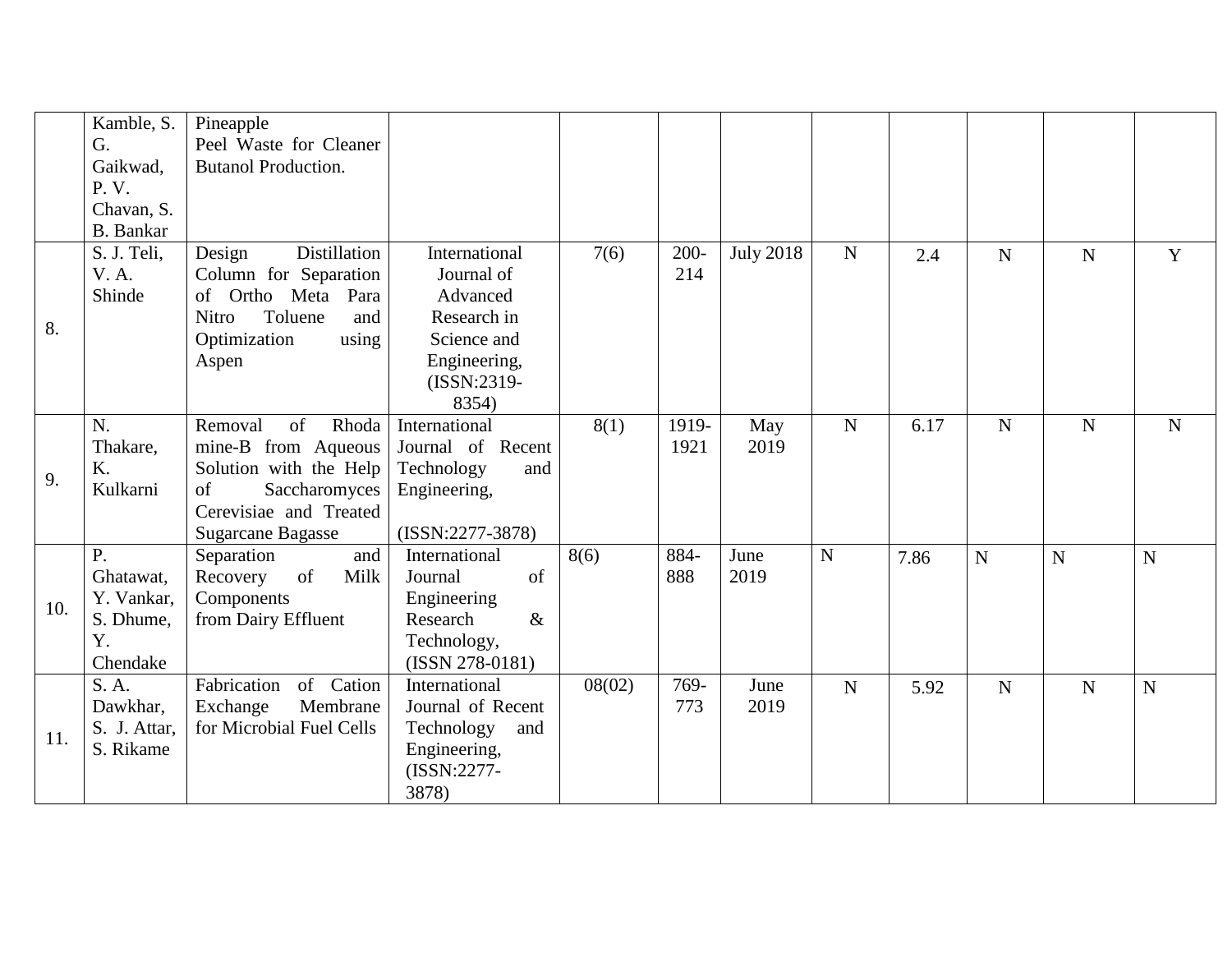|     | S. A.        | Synthesis<br>of        | International     | 08(09) | 1156- | June | N | 5.54 | N | N           | N |
|-----|--------------|------------------------|-------------------|--------|-------|------|---|------|---|-------------|---|
|     | Dawkhar,     | Phosphorylated         | of<br>Journal     |        | 1159  | 2019 |   |      |   |             |   |
|     | S. J. Attar, | Poly(Vinyl<br>Alcohol) | Innovative        |        |       |      |   |      |   |             |   |
|     | S. Rikame    | and                    | Technology<br>and |        |       |      |   |      |   |             |   |
| 12. |              | SulphonatedGraphene    | Exploring         |        |       |      |   |      |   |             |   |
|     |              | Membrane<br>Oxide      | Engineering,      |        |       |      |   |      |   |             |   |
|     |              | Applied in MFC for     | (ISSN:2278-       |        |       |      |   |      |   |             |   |
|     |              | Power Generation and   | 3075)             |        |       |      |   |      |   |             |   |
|     |              | <b>COD</b> Removal     |                   |        |       |      |   |      |   |             |   |
|     | Harshit      | Efficiency<br>Energy   | International     | 5(12)  | 234-  | May  | N | 7.86 | N | $\mathbf N$ | N |
|     | Shukla,      | Analysis Using Pinch   | of<br>journal     |        | 238   | 2019 |   |      |   |             |   |
|     | Gauray       | Technology             | innovative        |        |       |      |   |      |   |             |   |
| 13. | Salvi,       |                        | in<br>research    |        |       |      |   |      |   |             |   |
|     | Jahnavi      |                        | technology        |        |       |      |   |      |   |             |   |
|     | Chopra,      |                        | ISSN 2349-6002    |        |       |      |   |      |   |             |   |
|     | Sagar        |                        |                   |        |       |      |   |      |   |             |   |
|     | Bandpatte    |                        |                   |        |       |      |   |      |   |             |   |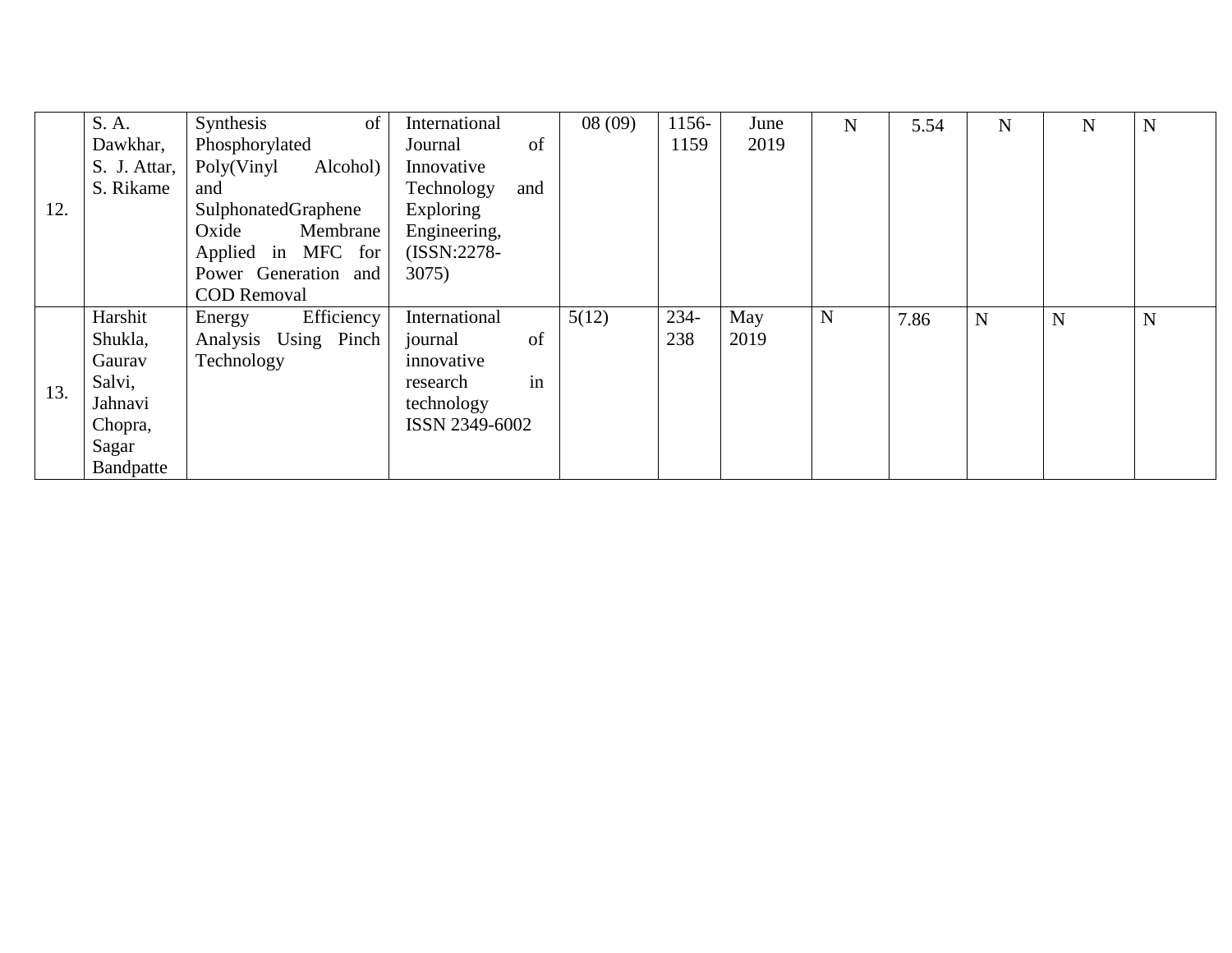# **Academic Year 2017-18**

| Sr.<br>No. | Author (s)                                                                                                                 | <b>Complete</b><br>Title of the<br><b>Article</b>                                                                                           | Title of the<br>Journal,<br><b>ISSN No.</b>                                         | <b>Volume</b><br>& Issue<br><b>Number</b> | Page<br>Nos.   | <b>Month and</b><br><b>Year of</b><br><b>Publication</b> | <b>Listed</b><br>in<br><b>UGC</b><br>Care | <b>Impact</b><br>Factor/<br>(Citations) | <b>Listed</b><br>in<br><b>Scopus</b> | <b>Listed</b><br>in Web<br><b>of</b><br><b>Science</b> | <b>Listed</b><br>in<br>Google<br><b>Scholar</b> |
|------------|----------------------------------------------------------------------------------------------------------------------------|---------------------------------------------------------------------------------------------------------------------------------------------|-------------------------------------------------------------------------------------|-------------------------------------------|----------------|----------------------------------------------------------|-------------------------------------------|-----------------------------------------|--------------------------------------|--------------------------------------------------------|-------------------------------------------------|
| 1.         | P. V. Chavan, M.<br>A. Thombare, S.<br>B. Bankar, D. V.<br>Kalaga, and V. A.<br>Patil-Shinde                               | Novel<br>multistage<br>solid-liquid<br>circulating<br>fluidized bed:<br>hydrodynamic<br>characteristics                                     | Particuology,<br>(ISSN:<br>$1674 - 2001$                                            | 38                                        | 134-<br>142    | Sept 2017                                                | $\overline{Y}$                            | 2.61                                    | $\overline{Y}$                       | $\overline{Y}$                                         | $\overline{Y}$                                  |
| 2.         | P. R. Nimbalkar,<br>M. A. Khedkar,<br>P. V. Chavan, S.<br><b>B.</b> Bankar                                                 | Biobutanol<br>Production<br>using Peas<br>Pod Waste as<br>Substrate:<br>Impact of<br>Drying on<br>Saccharificatio<br>n and<br>Fermentation. | Renewable<br>Energy,<br>(ISSN: 0960-<br>1481)                                       | 117                                       | $520 -$<br>529 | Oct 2017                                                 | Y                                         | 5.43                                    | Y                                    | Y                                                      | Y                                               |
| 3.         | P. R. Nimbalkar,<br>M. A. Khedkar,<br>R. S. Parulekar,<br>V. Chandgude, K.<br>D. Sonawane, P.<br>V. Chavan, S.B.<br>Bankar | Role of Trace<br>Elements as<br>Cofactor: An<br>Efficient<br>Strategy<br>towards<br>Enhanced                                                | <b>ACS</b><br>Sustainable<br>Chemistry $\&$<br>Engineering,<br>(ISSN 2168-<br>0485) | 6                                         | 9304-<br>9313  | <b>June 2018</b>                                         | $\overline{Y}$                            | 6.97                                    | $\overline{Y}$                       | $\overline{Y}$                                         | Y                                               |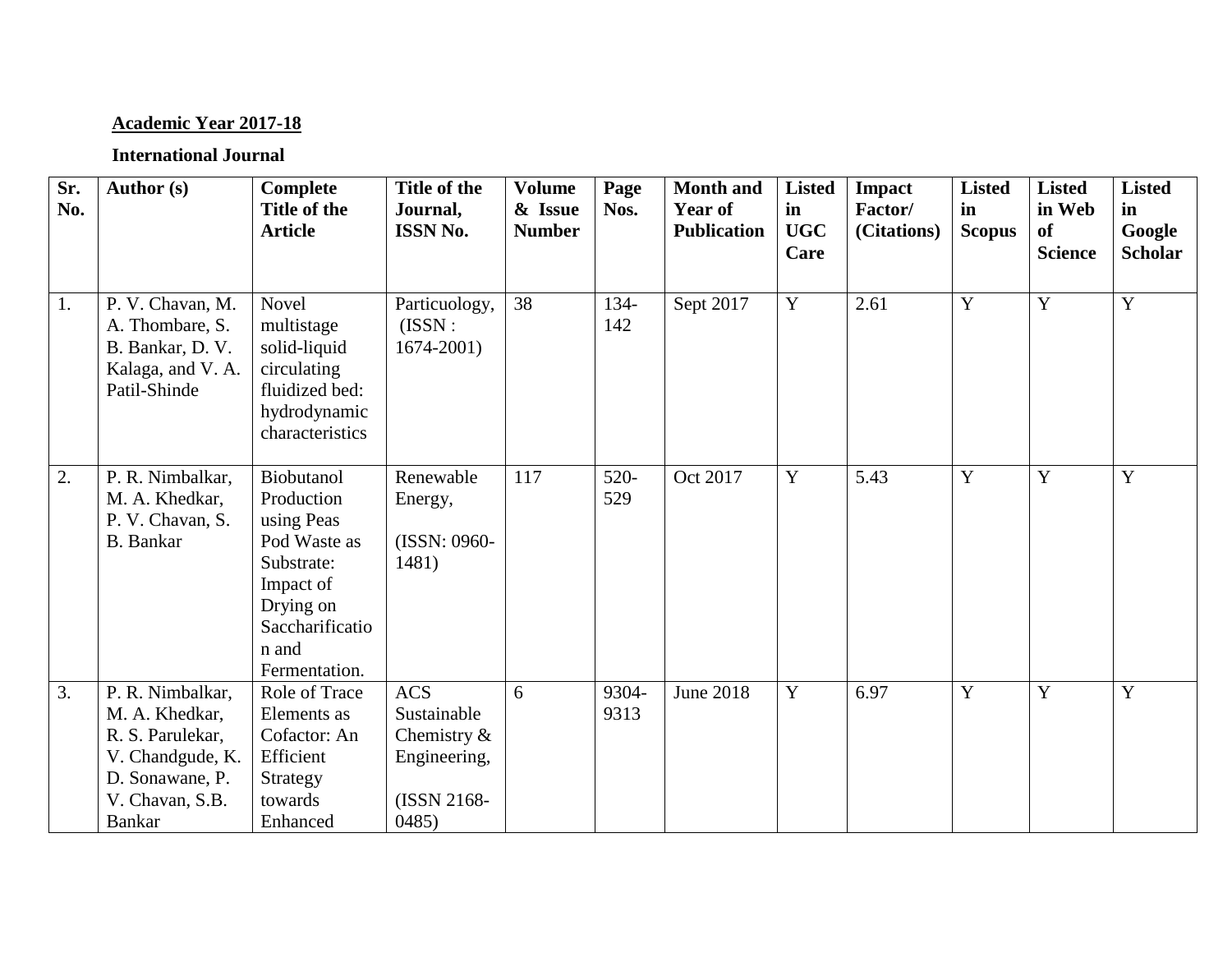|                  |                                                             | Biobutanol<br>Production.                                                                                                                           |                                                                                                                                                                |                        |                |                  |                |                          |                |                |             |
|------------------|-------------------------------------------------------------|-----------------------------------------------------------------------------------------------------------------------------------------------------|----------------------------------------------------------------------------------------------------------------------------------------------------------------|------------------------|----------------|------------------|----------------|--------------------------|----------------|----------------|-------------|
| $\overline{4}$ . | S. S. Yadav, N.<br>A. Mali, S. S.<br>Joshi, P. V.<br>Chavan | Isobaric<br>Vapor-Liquid<br>Equilibrium<br>Data for the<br>Binary<br>Systems of<br>Dimethyl<br>Carbonate with<br>Xylene<br>Isomers at<br>93.13 kPa. | Journal of<br>Chemical &<br>Engineering<br>Data,<br>(ISSN:0021-<br>9568)                                                                                       | 62                     | 2436-<br>2442  | <b>July 2017</b> | $\mathbf Y$    | 2.30                     | Y              | Y              | Y           |
| 5.               | M. A. Thombre<br>and P. V. Chavan                           | Flow<br>Characteristics<br>of Novel Solid<br>Liquid<br>Circulating<br>Fluidized<br>Bed.                                                             | Novel water<br>treatment<br>and<br>separation<br>methods:<br>Apple<br>Academic<br>Press, Taylor<br>and Francis<br>Group,<br>(ISBN 978-<br>1-77188-<br>$578-2)$ | <b>Book</b><br>Chapter | $75 -$<br>102. | Sep 2017         | $\overline{Y}$ | $\overline{\phantom{a}}$ | $\overline{Y}$ | $\overline{Y}$ | $\mathbf Y$ |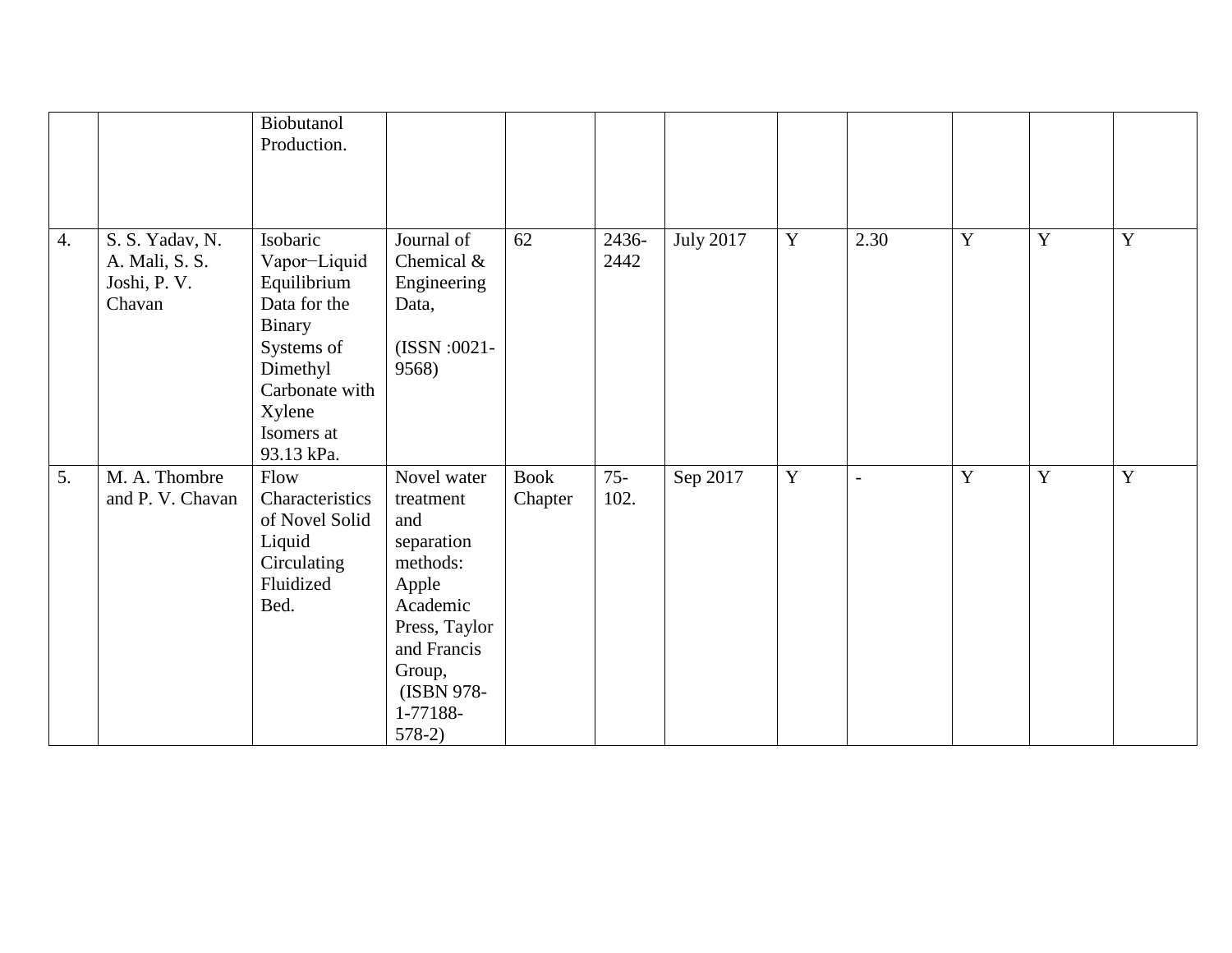| $\overline{6}$ . | Ajinkya Kulkarni,<br>K. S. Kulkarni | Study of<br>Volatile<br>Compound in<br>Wort Boiling                                                                                                                             | International<br>Journal of<br>ChemTech<br>Science,<br>(ISSN:0974-<br>4290)                           | 10(13) | $113 -$<br>118 | November<br>2017 | $\mathbf Y$ | 0.34  | $\mathbf N$    | $\mathbf N$    | ${\bf N}$      |
|------------------|-------------------------------------|---------------------------------------------------------------------------------------------------------------------------------------------------------------------------------|-------------------------------------------------------------------------------------------------------|--------|----------------|------------------|-------------|-------|----------------|----------------|----------------|
| 7.               | U.Y. Sonawane,<br>K. S. Kulkarni    | Algae as a<br>Potential<br>Feedstock for<br>Production of<br><b>Biodiesel</b>                                                                                                   | International<br>Research<br>Journal of<br>Engineering<br>and<br>Technology,<br>(ISSN:2395-<br>0056   | 5(6)   | 2670-<br>2675  | <b>June 2018</b> | $\mathbf Y$ | 7.211 | $\overline{N}$ | $\overline{N}$ | $\mathbf N$    |
| 8.               | P. C. Kale, P. L.<br>Chaudhari      | Synthesis and<br>Characterizatio<br>n of Nano Zinc<br>Peroxide<br>Photocatalyst<br>for the<br>Removal of<br><b>Brilliant Green</b><br>Dye from<br><b>Textile Waste</b><br>Water | International<br>Journal of<br>Chemtech<br>Research,<br>(ISSN:0974-<br>4290)                          | 10(9)  | 477-<br>486    | <b>July 2017</b> | ${\bf N}$   | 0.34  | $\mathbf N$    | $\overline{N}$ | $\overline{Y}$ |
| 9.               | Y. L. Beldar, A.<br>D. Kulkarni     | Treatment of<br>Textile<br>Wastewater<br>Containing<br>Rhodamine B<br>by using<br>Advanced<br>Oxidation                                                                         | International<br>Journal of<br>Scientific<br>Development<br>and<br>Research,<br>$(ISSN:2455-$<br>2631 | 2(7)   | 48-59          | <b>July 2017</b> | ${\bf N}$   | 4.07  | $\mathbf N$    | ${\bf N}$      | ${\bf N}$      |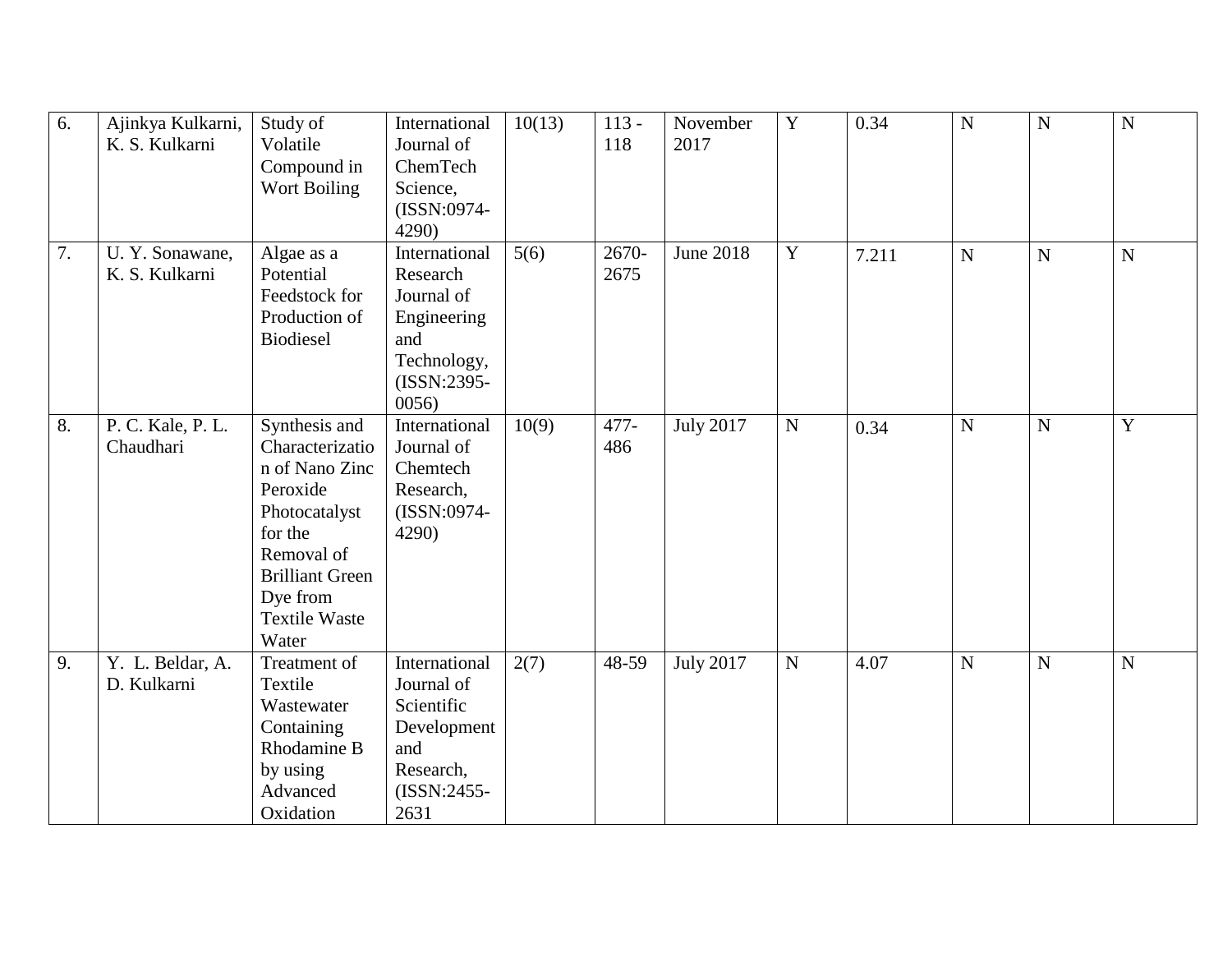|     |                                                          | Processes                                                                                                                                                                    |                                                                                                                          |      |               |                   |             |                |             |                |             |
|-----|----------------------------------------------------------|------------------------------------------------------------------------------------------------------------------------------------------------------------------------------|--------------------------------------------------------------------------------------------------------------------------|------|---------------|-------------------|-------------|----------------|-------------|----------------|-------------|
|     |                                                          |                                                                                                                                                                              |                                                                                                                          |      |               |                   |             |                |             |                |             |
| 10. | M. A.<br>Chandurkar,<br>S.N.Shinde                       | A Review of<br>Fischer-<br>Tropsch<br>Synthesis on<br>the Cobalt<br><b>Based</b><br>Catalysts                                                                                | International<br>Journal of<br>Advanced<br>Technology<br>in<br>Engineering<br>and Science,<br>$(ISSN:2348-$<br>7550)     | 5(9) | $1 - 12$      | September<br>2017 | $\mathbf N$ | 2.87           | $\mathbf N$ | $\overline{N}$ | Y           |
| 11. | A. T. Lomte, S.<br>N. Shinde                             | Influence of<br>Advanced<br><b>Settling Zone</b><br>on COD<br>Removal<br>Efficiency of<br><b>UASB</b> Reactor<br><b>Treating Dairy</b><br>Wastewater                         | International<br>Research<br>Journal of<br>Engineering<br>and<br>Technology,<br>(ISSN:2395-<br>0056)                     | 5(6) | 2716-<br>2719 | <b>June 2018</b>  | $\mathbf N$ | 7.211          | ${\bf N}$   | ${\bf N}$      | Y           |
| 12. | PD Amale, KS<br>Kulkarni, SJ<br>Kulkarni, AD<br>Kulkarni | Solute Uptake,<br>Isotherm and<br><b>Kinetic Studies</b><br>for Distillery<br>Wastewater<br>Treatment for<br>Removal of<br><b>Organic Matter</b><br>by Low Cost<br>Adsorbent | International<br>Journal of<br>Petroleum<br>and<br>Petrochemica<br>1 Engineering<br>(IJPPE)<br><b>ISSN 2454-</b><br>7980 | 3(3) | 56-65         | September<br>2108 | ${\bf N}$   | $\overline{a}$ | $\mathbf N$ | $\mathbf N$    | $\mathbf Y$ |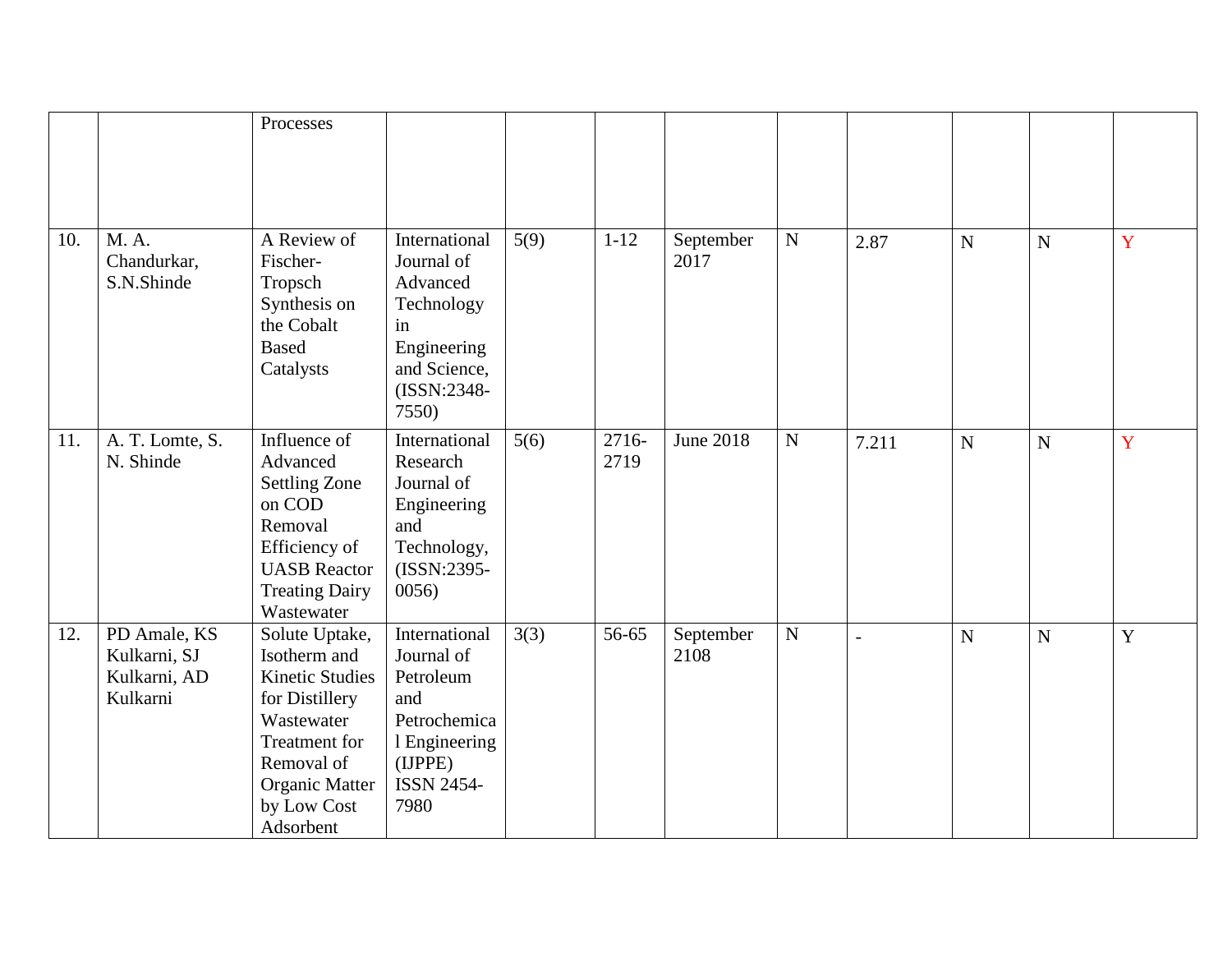# **Academic Year 2016-17**

| Sr.<br>No.       | Author (s)                                                                               | <b>Complete Title of the</b><br><b>Article</b>                                                             | Title of the<br><b>Journal</b>                                                      | <b>Volume</b><br>& Issue<br><b>Number</b> | Page<br>Nos.            | <b>Month and</b><br><b>Year of</b><br><b>Publication</b> | <b>ISSN</b>                                  | Impact<br>Factor | <b>Listed</b><br>In<br><b>Scopus</b> | <b>Listed</b><br>In Web<br><b>of</b><br><b>Science</b> | <b>Listed</b><br>In<br>Google<br><b>Scholar</b> |
|------------------|------------------------------------------------------------------------------------------|------------------------------------------------------------------------------------------------------------|-------------------------------------------------------------------------------------|-------------------------------------------|-------------------------|----------------------------------------------------------|----------------------------------------------|------------------|--------------------------------------|--------------------------------------------------------|-------------------------------------------------|
| $\overline{1}$ . | <b>Rashid Mohamed</b><br>Abdulsalam Jabir,<br>Dr.Salim J Attar,<br>Prof.K.S.<br>Kulkarni | Decolourization of<br>Procion Red mx5b Dye<br>by Electrochemical<br>oxidation                              | International<br>Journal of<br>Science and<br>Engineering                           | Volume 5<br>Issue 7                       | Pp:<br>$1635 -$<br>1638 | <b>July 2016</b>                                         | Onlin<br>${\bf e}$<br>ISSN:<br>2319-<br>7074 | 6.319            | N                                    | $\mathbf N$                                            | $\overline{Y}$                                  |
| $\overline{2}$ . | <b>Rashid Mohamed</b><br>Abdulsalam Jabir,<br>Dr.Salim J Attar,<br>Prof.K.S.<br>Kulkarni | Electrochemical<br>Degradation of Textile<br>Dye Wastewater Using<br><b>Stainless Steel</b><br>Electrode   | International<br>Journal of<br>Scientific<br>Engineering<br>and Research<br>(IJSER) | Volume<br>No:4<br>issue 10                | $97 -$<br>100           | October<br>2016                                          | ISSN:<br>2347-<br>3878                       | 3.8              | N                                    | $\mathbf N$                                            | $\mathbf Y$                                     |
| $\overline{3}$ . | <b>Suresh Hattale</b>                                                                    | Liquid-liquid extraction<br>of O-cresol from O-<br>Cresol & water mix.by<br>using EDC as an<br>extractant. | International<br>journal of<br>Engineering<br>Research and<br>Reviews.              | Vol.4,<br>Issue 4,                        | PP:(6)<br>$9-73)$       | Oct-Dec<br>2016                                          | <b>ISSIN</b><br>2348-<br>697X                | 3.72             | N                                    | $\mathbf N$                                            | N                                               |
| 4.               | Saxena, N.,<br>Mali, N.,<br>Satpute, S.                                                  | Study of thermally<br>coupled distillation<br>systems for energy-<br>efficient distillation                | Sadhana -<br>Academy<br>Proceedings in<br>Engineering                               | Volume<br>42, Issue                       | Pp:<br>119-<br>128      | January<br>2017                                          | ISSN:<br>0256-<br>2499                       | 0.74             | Y                                    | $\overline{Y}$                                         | Y                                               |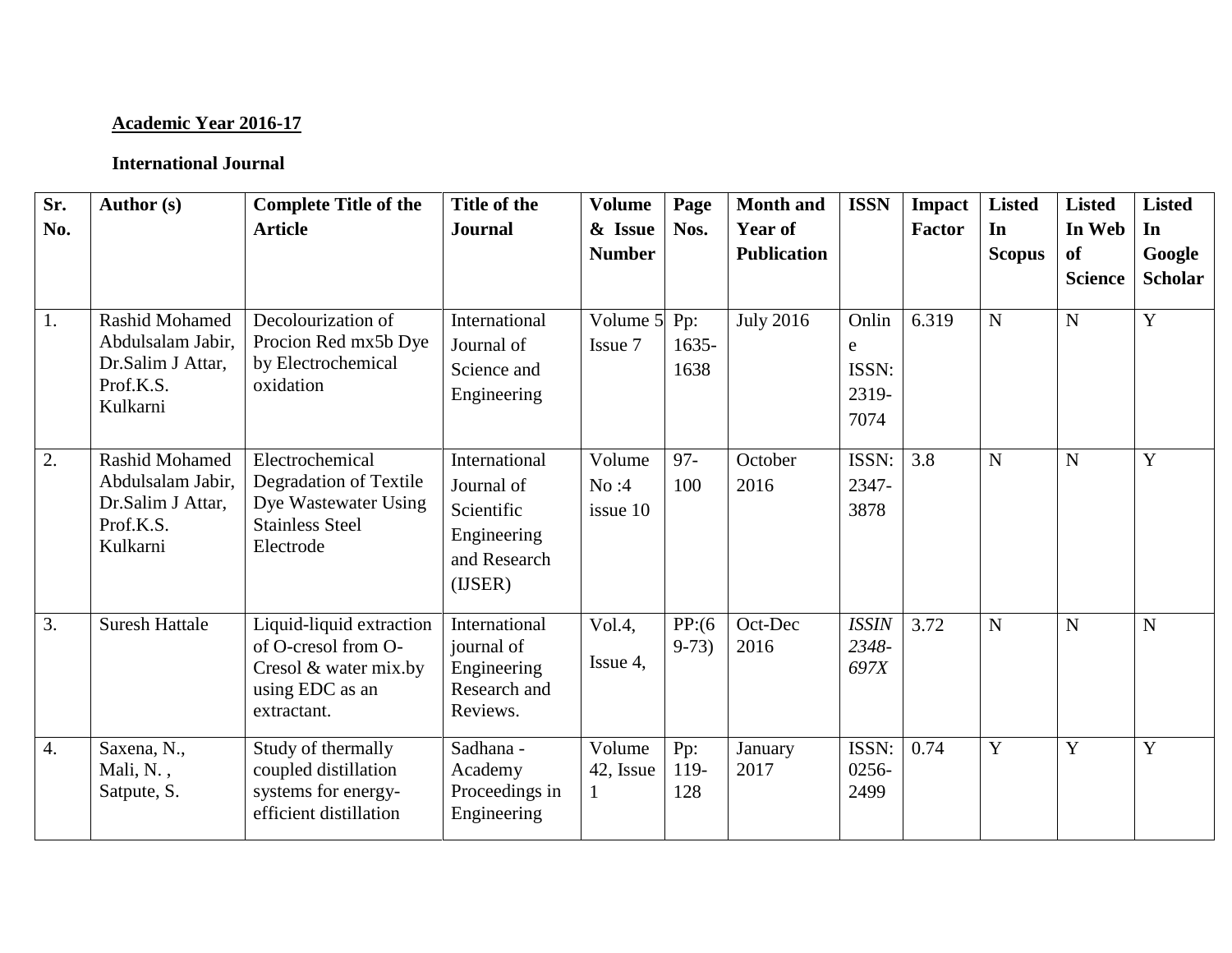|                  |                                                                                          |                                                                                                                                                                         | Sciences                                                                                     |                                               |                      |                 |                           |       |                |                |             |
|------------------|------------------------------------------------------------------------------------------|-------------------------------------------------------------------------------------------------------------------------------------------------------------------------|----------------------------------------------------------------------------------------------|-----------------------------------------------|----------------------|-----------------|---------------------------|-------|----------------|----------------|-------------|
| $\overline{5}$ . | Khedkar, M.A.'<br>Nimbalkar,<br>P.R., Gaikwad,<br>S.G., Chavan,<br>P.V., Bankar,<br>S.B. | Sustainable biobutanol<br>production from<br>pineapple waste by<br>using Clostridium<br>acetobutylicum B 527:<br>Drying kinetics study                                  | <b>Bioresource</b><br>Technology                                                             | Volume<br>225                                 | Pp:<br>359-<br>366   | Nov 2016        | ISSN:<br>0960-<br>8524    | 5.47  | Y              | Y              | Y           |
| 6.               | Mali, N.A., Mali,<br>Pawan. K., Patil,<br>Asmita .P., Joshi,<br>S.S.                     | Vapor-Liquid<br>Equilibrium Data for<br><b>Binary Mixtures of</b><br>Acetic Acid + Anisole,<br>Acetone + Anisole, and<br>Isopropanol + Anisole<br>at Pressure 96.15 kPa | Journal of<br>Chemical and<br>Engineering<br>Data                                            | Volume-<br>62,<br>Issue-3                     | Pp:<br>947-<br>953   | 9 March<br>2017 | ISSN:<br>0021<br>9568     | 1.835 | Y              | $\mathbf Y$    | Y           |
| 7.               | Mr. Sangram S<br>Pawar<br>Dr. P. V. Chavan                                               | Production of<br><b>Bioethanol</b> from<br>biomass                                                                                                                      | International<br>Journal of<br>Advance<br>Research, Ideas<br>and Innovation<br>in Technology | Volume-<br>3- Issue<br>3 May-<br>June<br>2017 | Pp:<br>1550-<br>1555 | June 2017       | ISSN:<br>2454-<br>132X    | 4.295 | $\mathbf N$    | $\mathbf N$    | $\mathbf N$ |
| 8.               | Snehal Thorat,<br>Kavita Kulkarni,<br>Dr. A.D. Kulkarni                                  | Doping of Calcium of<br>Hydroxide on<br>Bioadsorbent for<br>Removal of Fluoride                                                                                         | International<br>Journal of<br>scientific<br>research and                                    | Volume-<br>5; Issue<br>6                      | Page<br>No:<br>5700- | June 2017       | $e-$<br>ISSN:<br>$2321 -$ | 2.14  | $\overline{N}$ | $\overline{N}$ | Y           |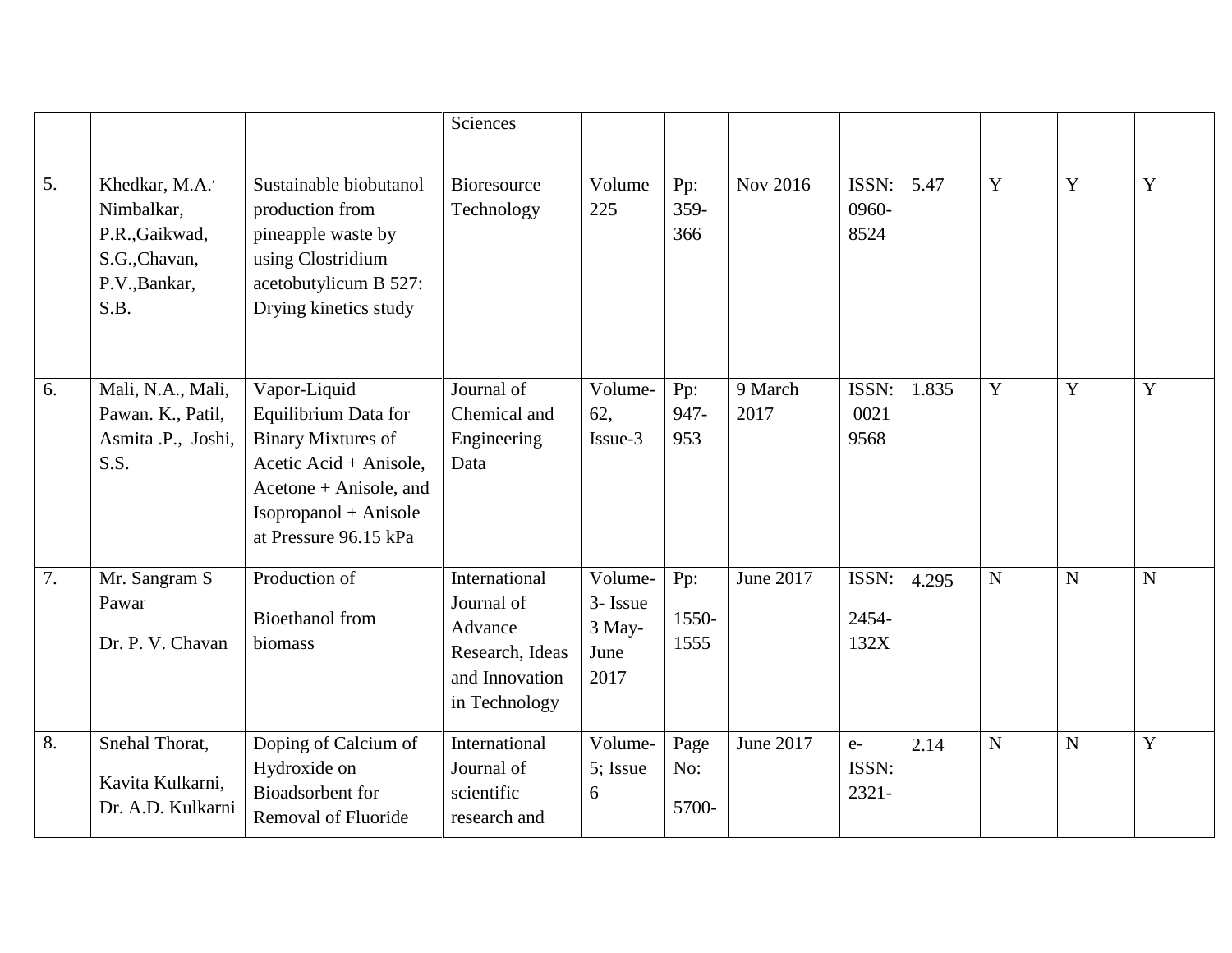|     |                                                             | from Water                                                                                                           | Managment                                                                                       | June<br>2017                                     | 5709                         |           | 3418                              |       |                |                |                |
|-----|-------------------------------------------------------------|----------------------------------------------------------------------------------------------------------------------|-------------------------------------------------------------------------------------------------|--------------------------------------------------|------------------------------|-----------|-----------------------------------|-------|----------------|----------------|----------------|
| 9.  | Satyajeet S.<br>Yadav,                                      | Vapour-Liquid<br>Equillibrium Data for<br>the binary system of<br>Ethylene Glycol with<br>Butanol at 90,50,10<br>KPa | International<br>Journal for<br>research in<br>applied science<br>and engineering<br>technology | Volume-<br>5; Issue<br><b>VI</b><br>June<br>2017 | Pp: 1-<br>9                  | June 2017 | ISSN:<br>0972-<br>768x            | 1.656 | $\mathbf N$    | ${\bf N}$      | $\mathbf N$    |
| 10. | Ashwini<br>Gajbhiye,<br>KavitaKulkarni,<br>Dr. A.D.Kulkarni | Calcium Ion<br>Impregnated on Water<br>Hyacinth for<br>Defluoridation of water                                       | International<br>Journal of<br>scientific<br>research and<br>Managment                          | Volume-<br>5; Issue<br>6<br>June<br>2017         | Page<br>No:<br>5692-<br>5699 | June 2017 | $e-$<br>ISSN:<br>$2321 -$<br>3418 | 2.14  | $\overline{N}$ | $\overline{N}$ | Y              |
| 11. | Pallavi C. Kale,<br>Prashant L.<br>Chaudhari                | Removal of reactive<br>blue 221 dye from<br>textile waste water by<br>using zinc peroxide<br>nano particles          | International<br>Journal of<br>scientific<br>research and<br>Managment                          | Volume-<br>5; Issue<br>6<br>June<br>2017         | Page<br>No:<br>5700-<br>5709 | June 2017 | $e-$<br>ISSN:<br>2321-<br>3418    | 2.14  | $\mathbf N$    | $\mathbf N$    | Y              |
| 12. | Ankita A.<br>Vyawahare                                      | Expansion<br>characteristics of<br>polymeric resins                                                                  | International<br>Journal for<br>research in<br>applied science<br>and engineering<br>technology | Volume-<br>5; Issue<br><b>VI</b><br>June<br>2017 | Pp:23<br>$10-$<br>2316       | June 2017 | ISSN:<br>$2321 -$<br>9653         | 6.887 | $\mathbf N$    | ${\bf N}$      | $\overline{N}$ |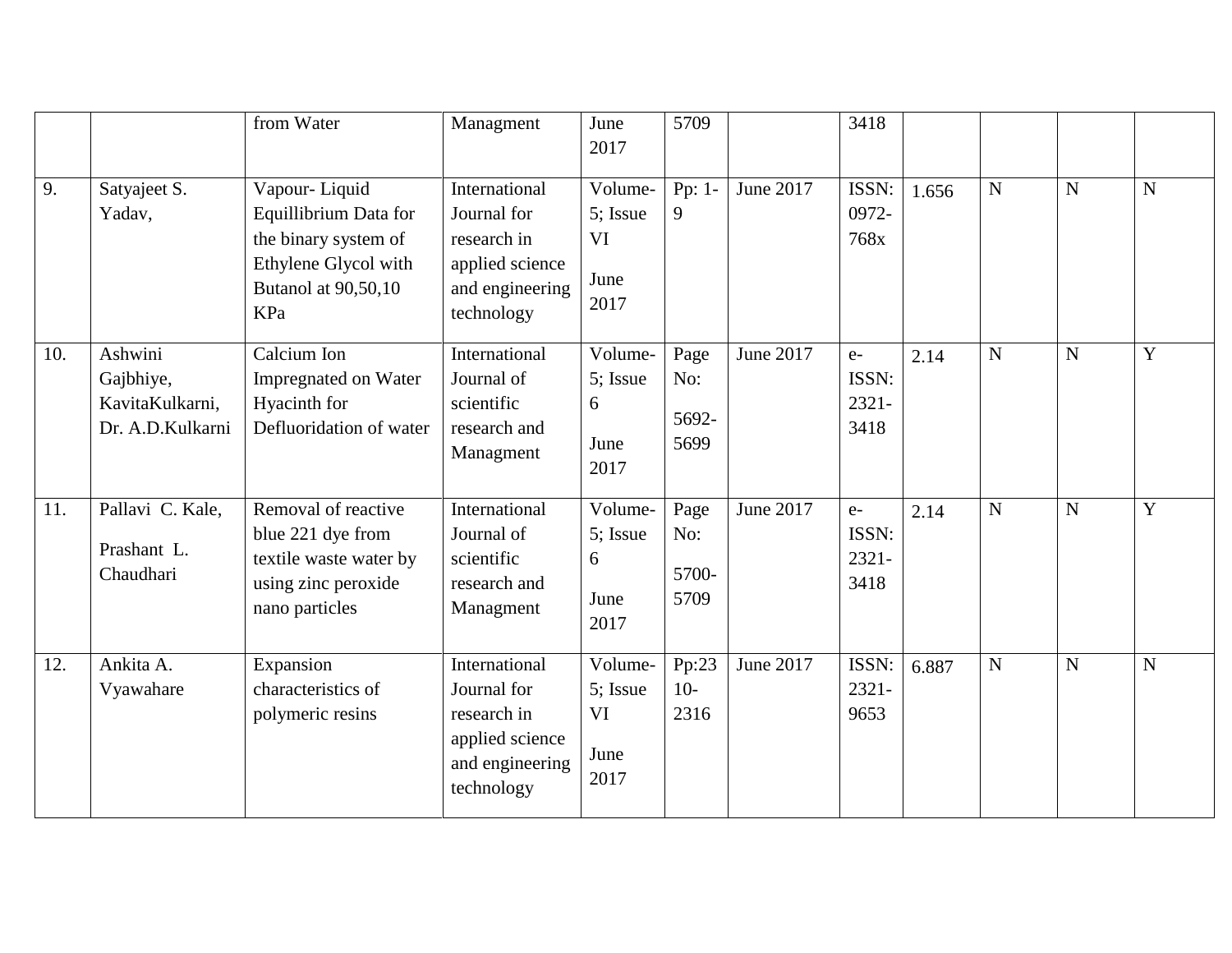| 13. | Akshay D.                                  | Improvement in                                                                                                          | International                                                                                   | Volume-                                | Pp:                          | June 2017  | ISSN:                        | 6.887 | $\mathbf N$    | $\mathbf N$    | $\overline{Y}$ |
|-----|--------------------------------------------|-------------------------------------------------------------------------------------------------------------------------|-------------------------------------------------------------------------------------------------|----------------------------------------|------------------------------|------------|------------------------------|-------|----------------|----------------|----------------|
|     | Khade, Dr.                                 | Polysulfone (PSf) Film                                                                                                  | Journal for                                                                                     | 5; Issue                               | 2303-                        |            | $2321 -$                     |       |                |                |                |
|     | Yogesh J.                                  | Properties by Porogen                                                                                                   | research in                                                                                     | <b>VI</b>                              | 2309                         |            | 9653                         |       |                |                |                |
|     | Chendake                                   | Concept                                                                                                                 | applied science<br>and engineering<br>technology                                                | June<br>2017                           |                              |            |                              |       |                |                |                |
| 14. | Rahat F. Momin,                            | Sonolytic Degradation                                                                                                   | International                                                                                   | Volume-                                | Pp:23                        | June 2017  | ISSN:                        | 6.887 | $\mathbf N$    | $\overline{N}$ | $\overline{Y}$ |
|     | P.B. Patil<br>S. M. Jadhav                 | of Acid Blue 80 Dye                                                                                                     | Journal for<br>research in<br>applied science<br>and engineering<br>technology                  | 5; Issue<br><b>VI</b><br>June<br>2017  | $42 -$<br>2349               |            | $2321 -$<br>9653             |       |                |                |                |
| 15. | Thite Tushar<br>Dr.S.M. Jadhav             | Synthesis Of TiO <sub>2</sub><br>Photocatalyst For<br>Rhodamine B Dye<br><b>Degradation Under</b><br>Solar Light        | International<br>Journal For<br>Research in<br>applied Science<br>$&$ Engineering<br>Technology | Volume<br>5, issue<br>$6$ , june<br>17 | Page<br>no:<br>2210-<br>2214 | June -2017 | ISSN:<br>$2321 -$<br>9653    | 6.887 | $\overline{N}$ | $\mathbf N$    | $\overline{Y}$ |
| 16. | Pawan Kumar<br>Mali<br>Prakash V<br>Chavan | Vapor Liquid<br>Equilibrium Data<br><b>Generation for Acetic</b><br>Acid and P-Xylene at<br><b>Atmospheric Pressure</b> | Int. J. Chem.<br>Sci.                                                                           | Volume<br>14<br>Issue 3                | $1511 -$<br>1519             | 2016       | <b>ISSN</b><br>0972-<br>768X | 0.16  | Y              | ${\bf N}$      | $\overline{Y}$ |
| 17. | Kavita Kulkarni<br>Ankur Dhiman,           | Use of granular<br>activated carbon for the<br>treatment of sea water                                                   | Int. J. Chem.<br>Sci.                                                                           | Volume<br>14                           | $1 - 8$                      | 2016       | <b>ISSN</b><br>0972-<br>768X | 0.16  | $\mathbf N$    | $\mathbf N$    | $\mathbf N$    |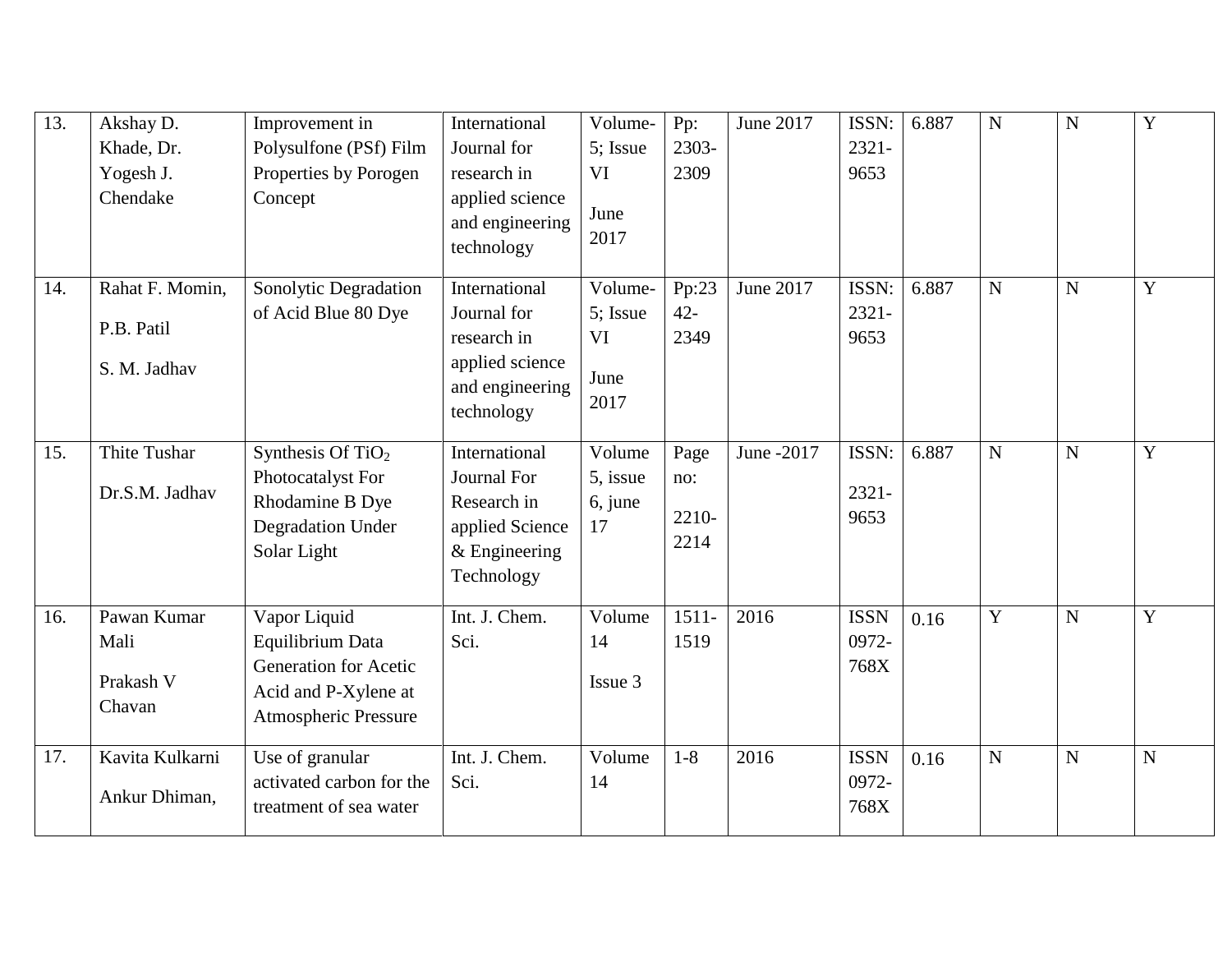|     | Satendra Kumar                                                                                                                   |                                                                                                                                                                                            |                                                        | Issue 4                |               |            |                           |       |   |                |   |
|-----|----------------------------------------------------------------------------------------------------------------------------------|--------------------------------------------------------------------------------------------------------------------------------------------------------------------------------------------|--------------------------------------------------------|------------------------|---------------|------------|---------------------------|-------|---|----------------|---|
| 18. | Shraddha<br>Motegaonkar<br>Rahul Kulkarni,<br>Shambala Shinde                                                                    | Isobaric vapour liquid<br>equilibrium of tertiary<br>mixture of Hexane-<br>Cyclohexane-Methyl t-<br>butyl ether and residue<br>curve mapping                                               | International<br>Journal of<br>Science and<br>Research | Volume<br>5<br>Issue 9 | 1384-<br>1386 | Sept. 2016 | ISSN:<br>2319-<br>7064    | 6.391 | N | $\mathbf N$    | Y |
| 19. | Pranhita R.<br>Nimbalkar, Manis<br>ha A. Khedkar,<br>Shashank G.<br>Gaikwad,<br>Prakash V.<br>Chavan, Sandip<br><b>B.</b> Bankar | New Insight into<br><b>Sugarcane Industry</b><br><b>Waste Utilization</b><br>(Press Mud) for<br><b>Cleaner Biobutanol</b><br>Production by Using<br>C. acetobutylicum<br><b>NRRL B-527</b> | Applied<br>Biochemistry<br>and<br>Biotechnology        | 183                    | 1008-<br>1025 | April 2017 | ISSN:<br>2168-<br>0485    | 1.63  | Y | Y              | Y |
| 20. | Manisha A.<br>Khedkar,<br>Pranhita R.<br>Nimbalkar,<br>Prakash V.<br>Chavan, Yogesh<br>J. Chendake,<br>Sandip B. Bankar          | Cauliflower waste<br>utilization for<br>sustainable biobutanol<br>production: revelation<br>of drying kinetics and<br>bioprocess<br>development                                            | Bioprocess and<br><b>Biosystems</b><br>Engineering     | 40                     | 1493-<br>1506 | June 2017  | ISSN:<br>$1615 -$<br>7605 | 2.41  | Y | $\overline{Y}$ | Y |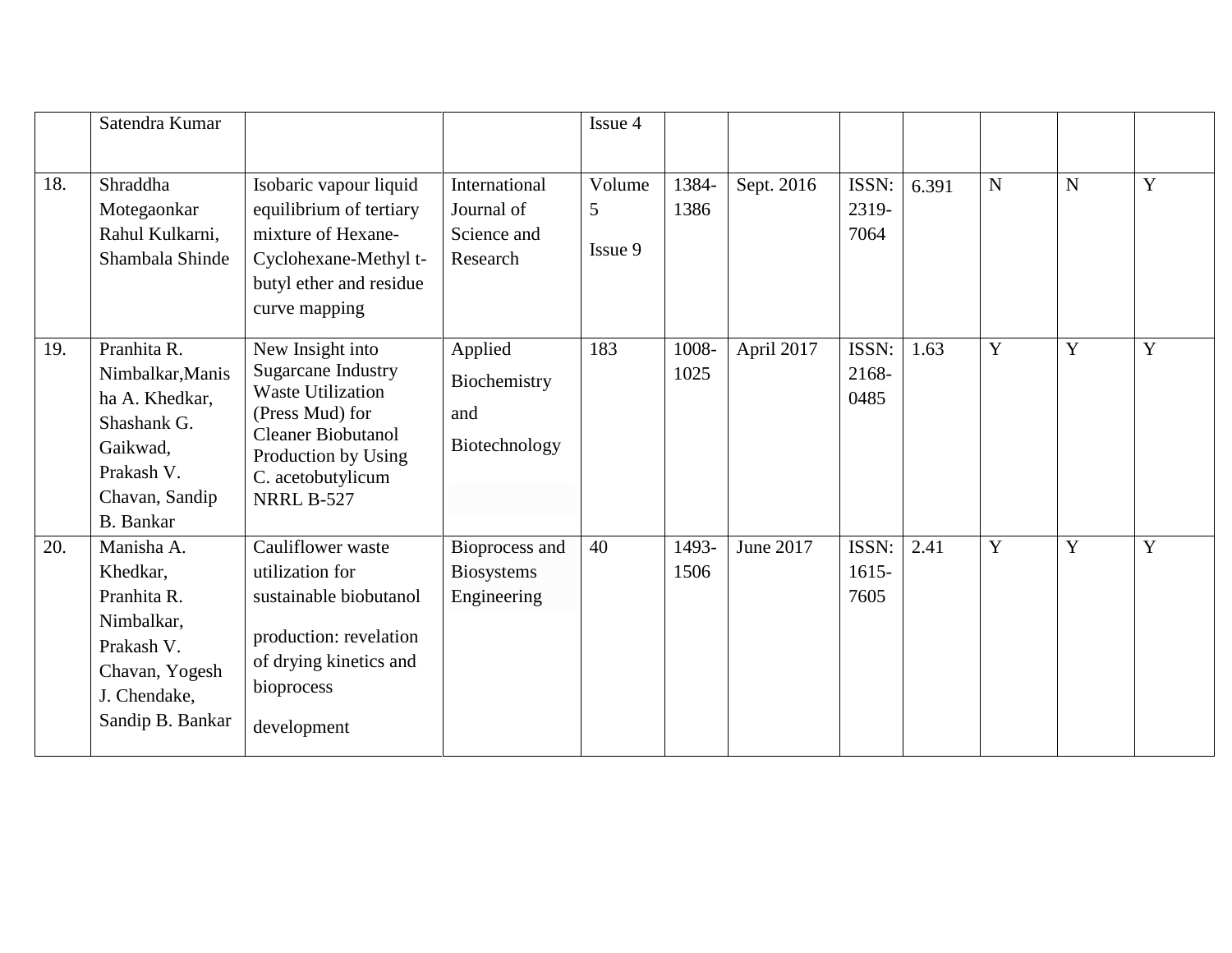# **Academic Year 2015-16**

| Sr.<br>No. | Name of the<br><b>Author(s)</b>                                                            | Title of the<br>paper                                                                                                                        | Name of<br>the Journal                              | Volume,<br><b>Issue No.</b> | Page<br>Numbers/ | <b>Year of</b><br><b>Publication</b> | <b>ISSN No.</b>    | <b>Impact</b><br><b>Factor</b> | <b>Listed</b><br>in<br><b>Scopus</b> | <b>Listed</b><br>in Web<br><b>of</b><br><b>Science</b> | <b>Listed</b><br>in<br>Google<br><b>Scholar</b> |
|------------|--------------------------------------------------------------------------------------------|----------------------------------------------------------------------------------------------------------------------------------------------|-----------------------------------------------------|-----------------------------|------------------|--------------------------------------|--------------------|--------------------------------|--------------------------------------|--------------------------------------------------------|-------------------------------------------------|
| 1.         | Kavita Kulkarni<br>Sailee Dhage S                                                          | Adsorption of<br><b>Carbon Dioxide</b><br>on Adsorbents<br>Synthesized by<br>Microwave<br>Technique                                          | Chemical<br>Engineering<br>& Process<br>Technology  | Volume 6,<br>Issue 6,       | $\mathbf{u}$     | September<br>2015                    | 2157-7048          | 1.71                           | $\mathbf N$                          | ${\bf N}$                                              | Y                                               |
| 2.         | Asmita Pravin Patil.<br>S. M. Jadhav                                                       | Simulation<br>Analysis of<br>Fully<br>Thermally<br>Coupled<br><b>Distillation</b><br>Column                                                  | International<br>Journal of<br>Chemical<br>Sciences | Volume14,<br>Issue<br>03.   | pp:<br>$01-12$   | 2016                                 | ISSN:<br>0972-768X | 0.16                           | Y                                    | ${\bf N}$                                              | Y                                               |
| 3.         | Suraksha Rasal,<br>Priyesh More,<br>ChaitanyaHiragond,<br>SunitaJadhav,<br>Pawan K. Khanna | Rapid<br>Homoginization<br>Method for<br>Synthesis of<br>Core/Shell<br>ZnO/CdS<br>Nanoparticles<br>and their<br>Photocatalytic<br>Evaluation | Advanced<br>Materials<br>Letters                    | Volume07,<br>Issue 05.      | pp: 390-<br>397  | 2016                                 | ISSN:<br>0976-3961 | 1.90                           | Y                                    | ${\bf N}$                                              | Y                                               |
| 4.         | Yogendra D.                                                                                | Acid Orange 7                                                                                                                                | International                                       | Volume 06,                  | pp.:             | April 2016                           | ISSN:              | 5.611                          | $\mathbf N$                          | ${\bf N}$                                              | $\mathbf Y$                                     |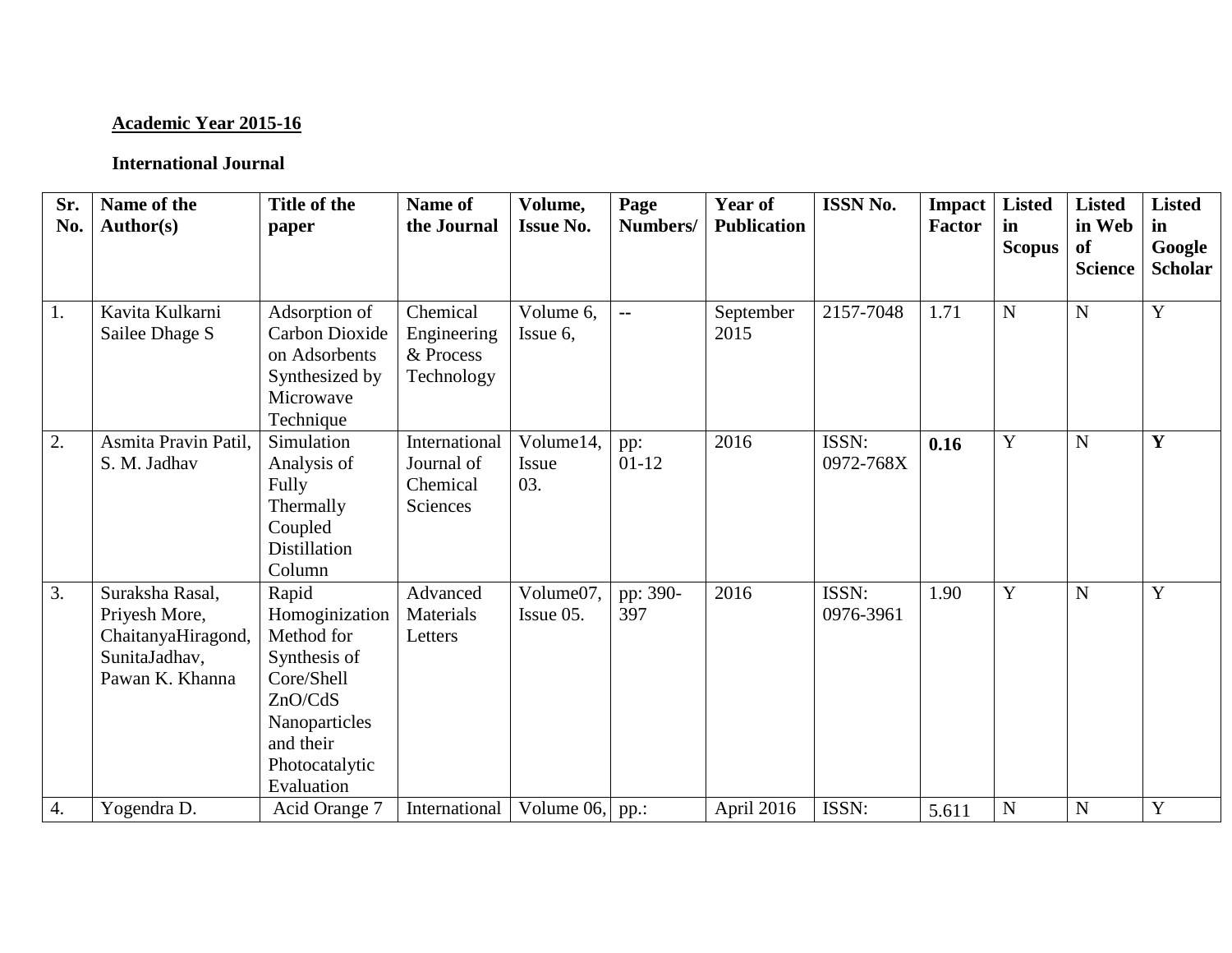|    | Thakare, Sunita M.  | Dye                  | Journal of    | Issue      | 3379-          |                  | 2321-3361  |       |                |             |             |
|----|---------------------|----------------------|---------------|------------|----------------|------------------|------------|-------|----------------|-------------|-------------|
|    | Jadhav, Kishor S.   | Degradation          | Engineering   | 04.        | 3386           |                  |            |       |                |             |             |
|    | Wani                | Using                | Science and   |            |                |                  |            |       |                |             |             |
|    |                     | Combined             | Computing     |            |                |                  |            |       |                |             |             |
|    |                     | Acoustic             |               |            |                |                  |            |       |                |             |             |
|    |                     | Cavitation with      |               |            |                |                  |            |       |                |             |             |
|    |                     | Fenton and           |               |            |                |                  |            |       |                |             |             |
|    |                     | Photo Fenton         |               |            |                |                  |            |       |                |             |             |
|    |                     | Processes            |               |            |                |                  |            |       |                |             |             |
| 5. | Ishan.I., Shaikh,   | Removal of           | International | Volume07,  | pp:            | June 2016        | ISSN:0976- | 5.971 | ${\bf N}$      | $\mathbf N$ | ${\bf N}$   |
|    | Dr Y.J. Chendake    | Ammonium             | Journal of    | Issue      | 11869-         |                  | 3031       |       |                |             |             |
|    |                     | Nitrate from         | Recent        | 06.        | 11874          |                  |            |       |                |             |             |
|    |                     | Aquaculture by       | Scientific    |            |                |                  |            |       |                |             |             |
|    |                     | Sorption using       | Research      |            |                |                  |            |       |                |             |             |
|    |                     | Zeolite              | (Ijrsr)       |            |                |                  |            |       |                |             |             |
| 6. | Prasanna P.         | Defluoridation       | International | Volume     | $-$            | June 2016        | ISSN:      | 6.39  | $\overline{N}$ | $\mathbf N$ | $\mathbf N$ |
|    | Beedkar, Anand D.   | of Water by          | Journal of    | 05,        |                |                  | 2319-7064  |       |                |             |             |
|    | Kulkarni, Kavita S. | Adsorption           | Science and   | Issue      |                |                  |            |       |                |             |             |
|    | Kulkarni            | Phenomenon of        | Research      | 06.        |                |                  |            |       |                |             |             |
|    |                     | the Powered          |               |            |                |                  |            |       |                |             |             |
|    |                     | FicusReligiosa       |               |            |                |                  |            |       |                |             |             |
|    |                     | in Batch and         |               |            |                |                  |            |       |                |             |             |
|    |                     | Continuous           |               |            |                |                  |            |       |                |             |             |
|    |                     | Mode.                |               |            |                |                  |            |       |                |             |             |
| 7. | Bhushan Lohar,      | Performance of       | International | Volume 05, | $\overline{a}$ | June 2016        | ISSN:      | 6.39  | $\overline{N}$ | $\mathbf N$ | $\mathbf N$ |
|    | Anand D. Kulkarni   | Electro              | Journal of    | Issue 06.  |                |                  | 2319-7064  |       |                |             |             |
|    |                     | Coagulation          | Science and   |            |                |                  |            |       |                |             |             |
|    |                     | Technique for        | Research      |            |                |                  |            |       |                |             |             |
|    |                     | the Treatment        |               |            |                |                  |            |       |                |             |             |
|    |                     | of Dairy Waster      |               |            |                |                  |            |       |                |             |             |
|    |                     | Water in a           |               |            |                |                  |            |       |                |             |             |
|    |                     | <b>Batch Process</b> |               |            |                |                  |            |       |                |             |             |
| 8. | Jayant S. Phale,    | Polysulfone          | International | Volume 05, | pp:            | <b>June 2016</b> | ISSN:      | 6.39  | $\mathbf N$    | $\mathbf N$ | $\mathbf N$ |